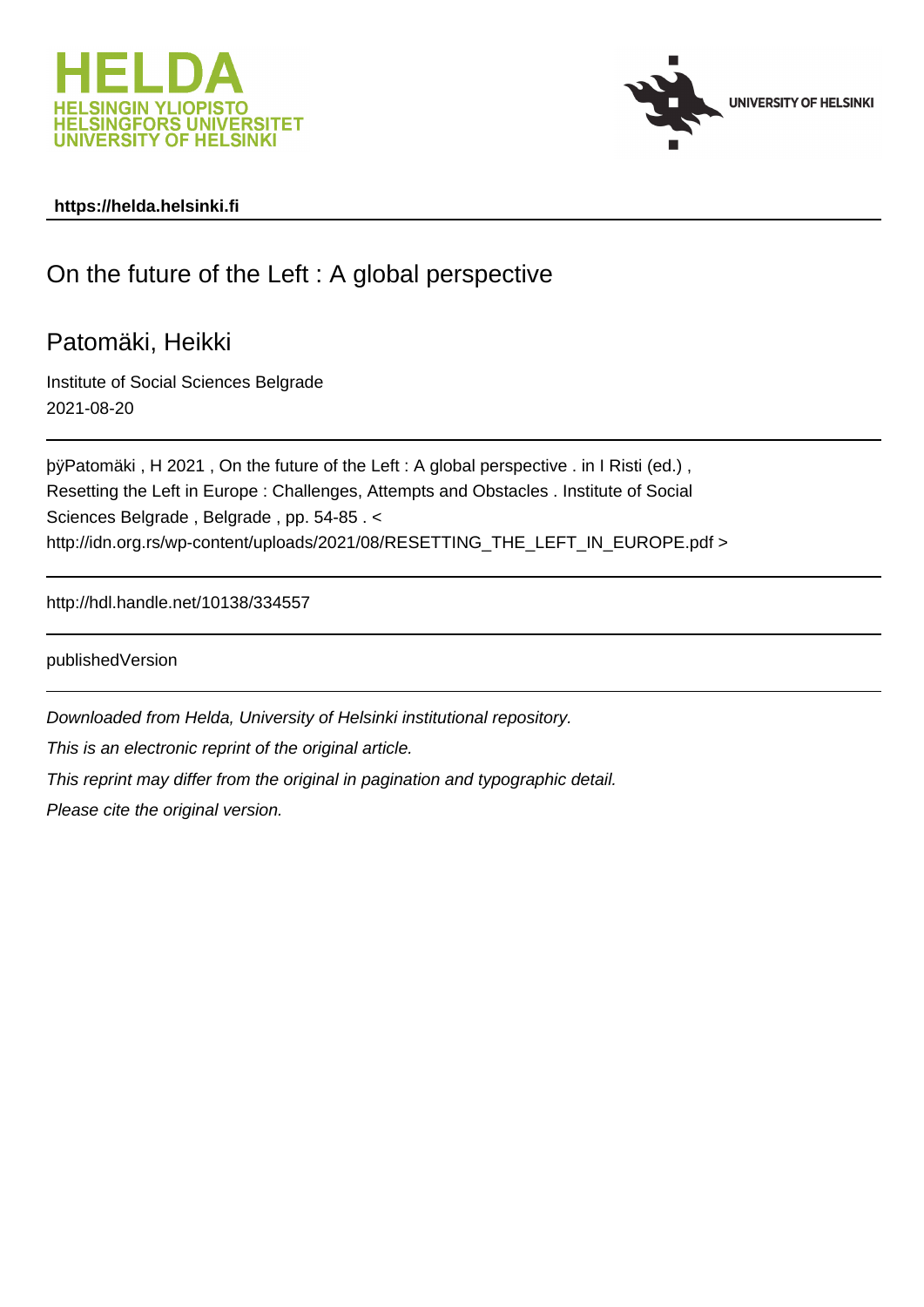# **On the future of the Left: A global perspective**

**Abstract** 

The crisis of the Left has many reasons and causes, some of which are understandable in terms of classical rhetoric: ethos, pathos and logos. Yet this crisis has real causes not reducible to language and rhetoric alone. Attempts at "modernization" of social democracy have eroded hope, while the supposed Soviet legacy has continued to haunt the more "radical" Left movements and parties. Over time, collective memory shifts and political audience changes. The two recently most-successful leftist parties have emerged from social movements: Syriza and Podemos have consciously adopted left-wing populist stances. A problem is that the story of "people versus the dominant elite" loses part of its emotional appeal if the representatives of the "people" appear to be enmeshed with "elite" practices either in one's own country or elsewhere. The fate of Syriza reveals also how difficult it is to make even a moderate and cautious turn toward the Left, unless there is a broader European or worldwide movement behind it. It is here further argued that there is no automatic or mechanical Polanyian "double movement". Rather, world history depends also on agency. The discrepancy between territorial states and global capital is an obstacle that can be best overcome by globalizing democratic-socialist politics. It is argued that far from being exhausted as a project or in terms of pathos, a grand task awaits the Left. Social freedom can be increased. Obstacles can be removed. Existing global political economy contradictions and global problems can be resolved by means of rational collective actions and by the building of more adequate common institutions. An experimentalist leftist vision can inspire hope and optimism about our future possibilities.

*Keywords*: crisis, Left, Polanyian "double movement", political agency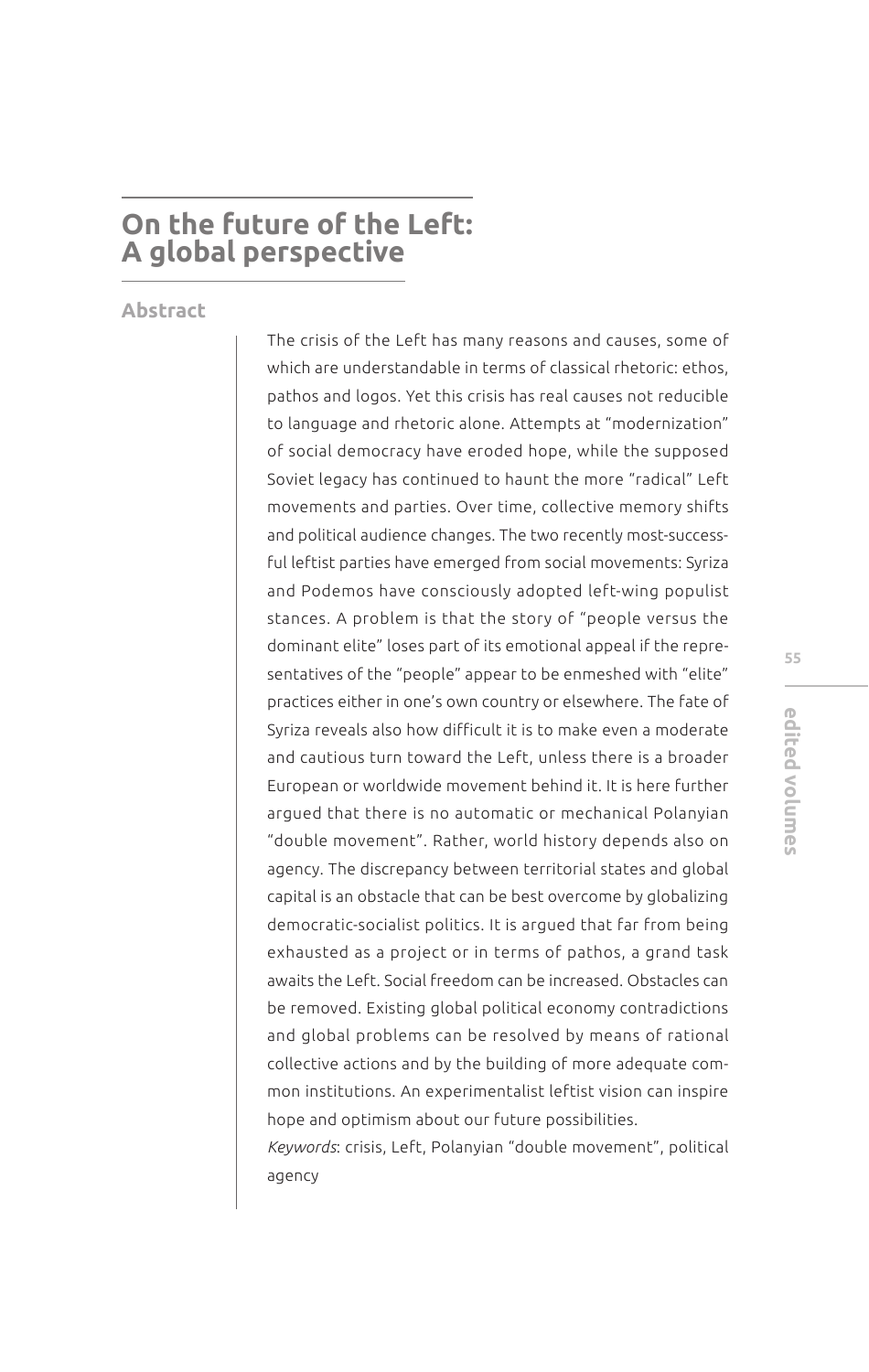## **Introduction**

 The Left often talks about crises, but is arguably itself embroiled in a crisis at the beginning of the 2020s. Decades of neoliberalism have not led to a resurgence of the Left, except in a limited manner (more about these countertrends see below). Rather, in many places, the nationalist populist Right has seized ground from the mainstream parties and perhaps especially so from leftist parties. Mainstream politics has become fragmented and divisive. Processes of disintegration characterize European and global politics, as evidenced by Ukraine, Brexit, Trump, and the US-China trade war. Within the EU, right-wing national–populist forces have turned Poland and Hungary toward increasingly authoritarian governance, and the European Parliament has become more split and partitioned. In Erdoğan's Turkey, the failed 2016 coup attempt and its repressive aftermath have all but ended EU membership talks. Turkey is now on the brink of dictatorship, in spite of ongoing democratic resistance. Similar national–populist developments can be observed also elsewhere, for example in Brazil, Indonesia and the Philippines (Patomäki 2018).

It is in this geo-historical context that the COVID-19 crisis and its consequences have unfolded. A crisis is existential. It is a turning point in a process that can lead to a change in the existence, nature or identity of a community, organization or system. Etymologically, the term 'crisis' is linked to the word 'criticism': it suggests that there is a crucial turning point ahead. Criticism concerns the causes of the crisis, while the crisis provides also an opportunity to learn. This is the context within which the current crisis of the Left must be understood. The crisis of the Left has many intertwined reasons and causes, some of which are understandable in terms of the basic formula of classical rhetoric – *ethos* (character and credibility of the speaker), *pathos* (emotional framing of the issue), and *logos* (plausible reasoning, argument and demonstration). These distinctions were originally made by Aristotle in *The Art of Rhetoric* (1991), and remain useful also in the 21<sup>st</sup> century.

At the heart of the rhetoric of contemporary populism lies the idea of "people" as a morally good force, which is set against the "elite" described as a corrupt and self-serving group. This frames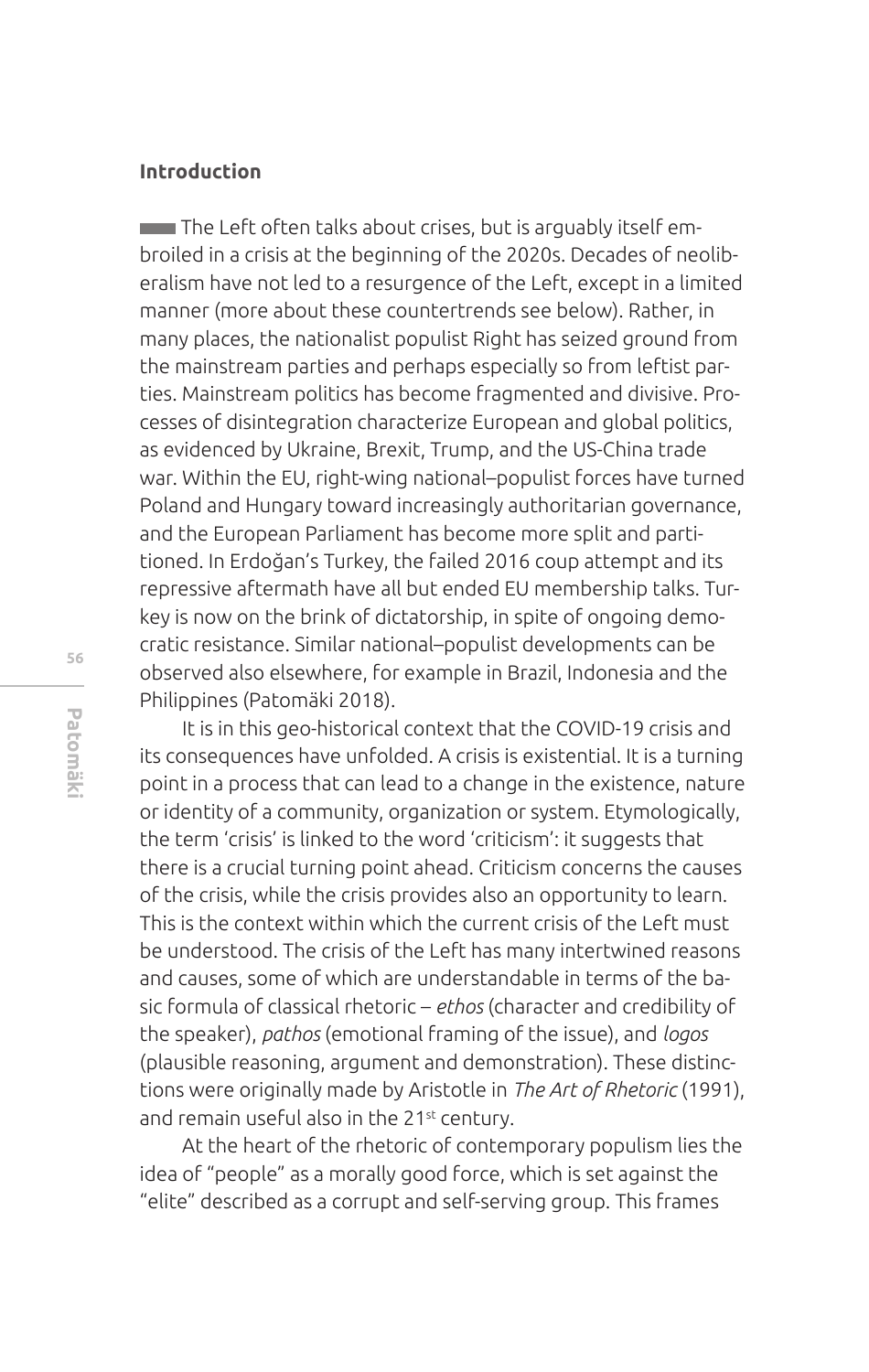the character and credibility of actors and gives emotional meaning to stories that explain problems and insecurities of everyday life in terms of the actions and policies of the "elite". Attempts to turn populist categories and framings to support leftist causes (Laclau 2005) are not entirely without merit. But the crisis of the Left has also real causes not reducible to language and rhetoric (cf. the debate Laclau vs. Bhaskar 1998). The dispositions of the audience in modern capitalist market societies tend to evolve through the dynamics of political economy. Essential changes have occurred as a consequence of processes such as globalization and deindustrialization. Moreover, feasible and viable institutional and policy alternatives are unlikely to emerge from a mere analysis of rhetoric.

Ethos concerns the extent to which the speaker is able to convince the public that they are credible. Pathos, on the other hand, means appealing to emotions in a way that often involves some grandiosity and high-mindedness. However, pathos can at least as importantly stem from identification with the suffering of others. This requires identification marked by the pronoun "we". And there are further possibilities. In part two of *Rhetoric*, Aristotle discusses a number of emotions that can be relevant in persuading the audience: anger, calm, friendship and enmity, fear and confdence, shame, favour, pity, envy and jealousy. A successful pathos requires the speaker to put their feelings into play, perhaps making the audience laugh and cry. The most important means to achieving an impression at the level of pathos is through a story resonating with the audience's life experiences and taken-for-granted categories of everyday practice, however fragmented they may be (MacIntyre 2007; Ricoeur 1984). Our experiences are expressed and shared as stories. Words and deeds become understandable as parts of stories, including the character of actors and their actions, their vices and virtues. Local or small-scale stories acquire their full meaning through merging with grander stories that relate the life of an individual or community to larger processes.

Logos, in turn, refers to rational argumentation in contexts where uncertainty prevails, and claims are only to be deemed more or less plausible or probable. Well-informed plausible reasoning improves the speaker's reliability and makes them look prepared and knowledgeable to the public. Nonetheless, the world is complex,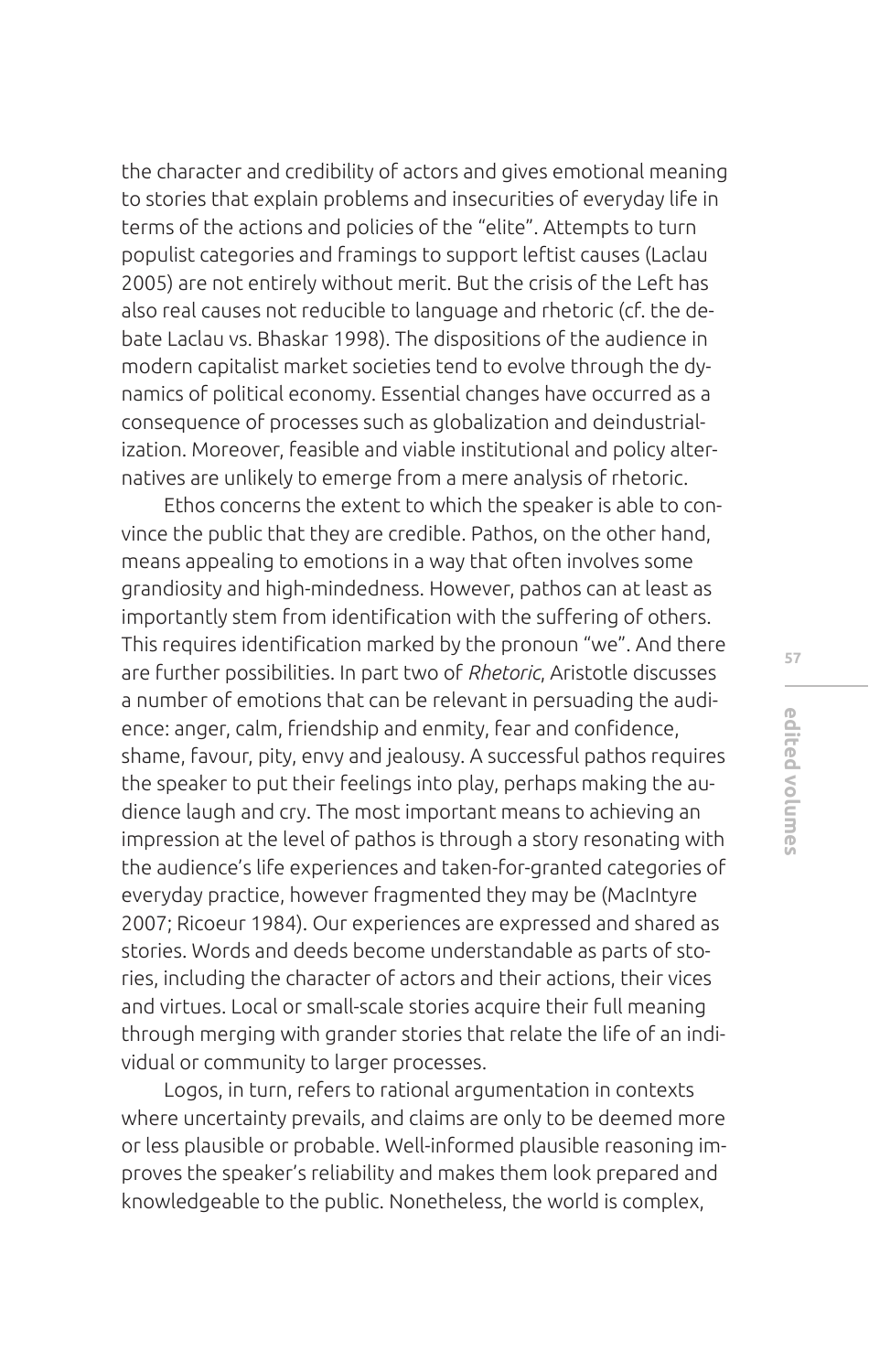and attempts to understand and explain it can easily appear detached from the common-sense viewpoint involving immediate everyday categories and concerns. What the Left nonetheless needs is a systematic analysis of the processes conditioning the possibilities for democratic and emancipatory politics under the circumstances of the early 21<sup>st</sup> century, characterized by processes such as neoliberal globalization (verging already on de-globalization) and de-industrialization. Truth matters. It is not only that political programs must be designed accordingly, but better stories about politics and our place in the wider scheme of things must refect our understanding of the obstacles to be removed and replaced by something better. In order to appeal at the level of ethos and pathos, the analysis must be related back to everyday experiences.

# **The character and credibility of the Left in the 21st century: The case of Finland**

Although geo-historical experiences vary, and each leftist party has in its own way(s) a unique history, there are also broad directions around which these experiences tend to converge. Since the 1970s – following defeats such as those related to wage-earner funds in Sweden in the 1970s and to Mitterrand's socialist program in France in the early 1980s – social democratic and socialist parties began to retreat from their more ambitious programs. As a result of these developments, the "Third Way" came to be redefined already in the 1980s and 1990s as a compromise between pure social democracy and neoliberalism, rather than as a third way between capitalism and communism (for discussions, see Ryner 2002; Patomäki 2000; 2003). What emerged was an attempt to "modernize" social democracy (e.g. Moschonas 2002) in a context where common sense incorporated a version of the Enlightenment belief in a progressive time, and where Margaret Thatcher and other market-oriented conservatives succeeded – even if only partially and paradoxically – in claiming the direction of "progress".1 This kind of "modernization" has eroded

<sup>1</sup> Anthony Giddens (1994) remarked that, for some two centuries, socialism was the keenest advocate of "progressivism", which he defines as the notion that there is a direction to history and that political intervention can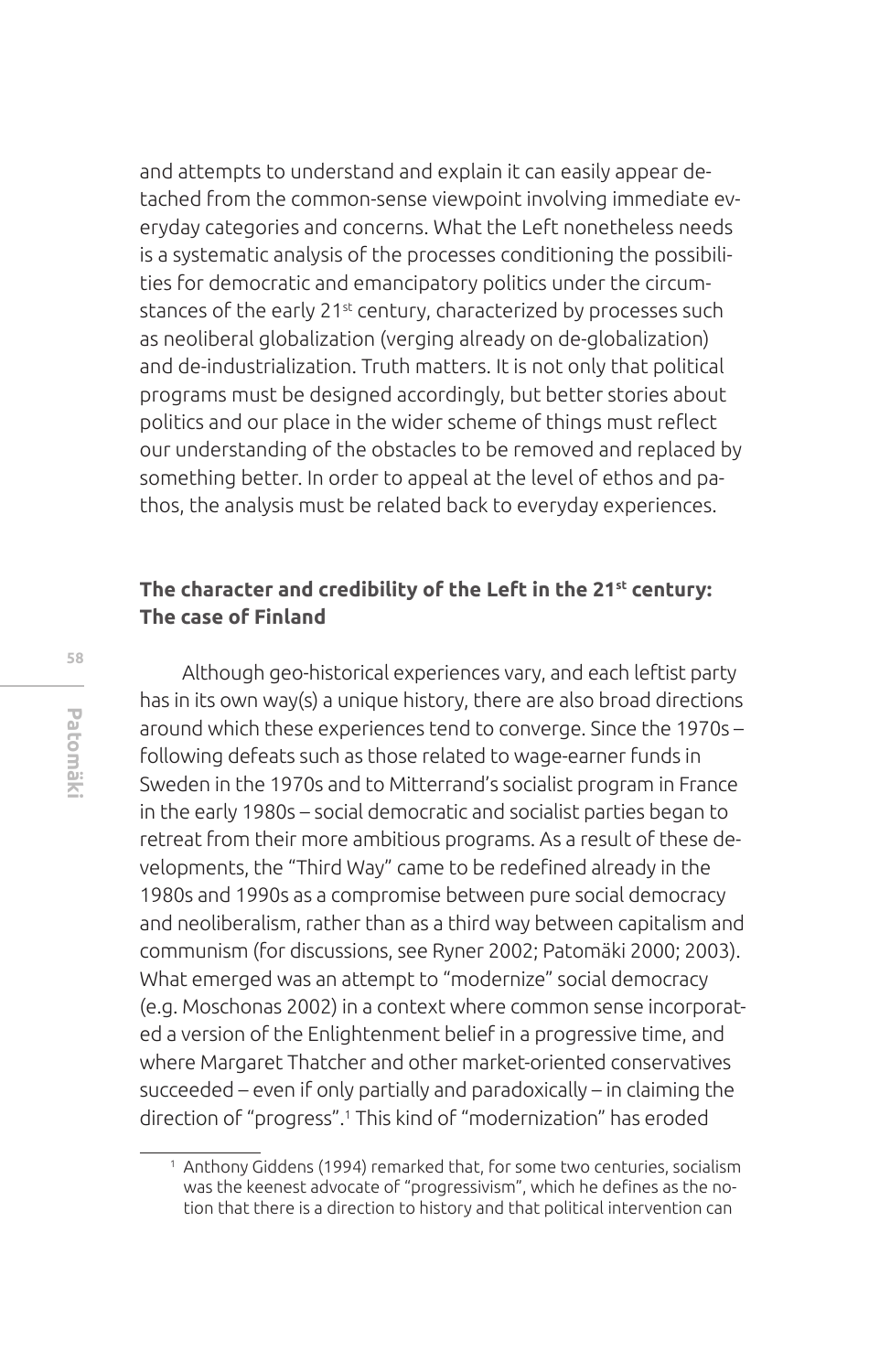hope; and without curiosity, hope and imagination, the inner motivation for social/democratic actions tends to weaken.

By 1989, the socialist and communist parties either started to follow suit, however reluctantly, or found themselves in a legitimation crisis (in the April 1989 elections in Poland, the Communist Party lost every single seat contested in the Parliament). The Left Alliance in Finland exemplifes these tendencies. It was founded in 1990 to succeed the Finnish People's Democratic League (known as SKDL), which included the Communist Party of Finland. In elections between 1945 and 1966, the SKDL gained more than 20% of votes, and in 1966 SDP and SKDL formed a majority in the parliament, but by 1987 the SKDL share of votes was down to 9.7%. Moreover, the party split, with the two main sides becoming increasingly at loggerheads. The democratic majority of the party had long taken independent stances – for instance, the SKDL was the only party in Finland to condemn the Soviet occupation of Czechoslovakia in 1968 – and was consistently willing to work with the social democrats, whereas the Communist Party was usually loyal to the Soviet leadership, which in turn also supported the party fnancially (with the accumulated wealth of the party eventually being destroyed in fnancial speculation). The end and a new beginning came in 1990, when the Left Alliance was founded.

At the level of *ethos*, these kinds of historical developments continue to pose problems to many leftist parties in Europe and across the world. The problem for anyone speaking on behalf of a neoliberalized social democratic party is that the discipline of "free

help speed up the journey toward the desired end-point. Giddens was also among the frst to see how Thatcherism captured the notion of progress as a particular response to the economic troubles in Britain in the 1970s, following an era of constructing a democratic welfare state. A key paradox here is that neoliberal intellectuals such as Milton Friedman and Friedrich Hayek were essentially conservatives and advocated a return to what they considered pure classical economic liberalism. "We neither can wish nor possess the power to go back to the reality of the nineteenth century, [however], we have the opportunity to realize its ideals" (Hayek 1944: 240). It is also noteworthy that due to manifold 20<sup>th</sup>-century twists and turns in the dominant conception of time (from the catastrophe of the First World War to the postmodernism of the 1980s and 1990s), what remained was a techno-commercial version of the belief in linear progressive time that is quite different from the  $18<sup>th</sup>$  or  $19<sup>th</sup>$  century metaphysics of improvements and progress (Patomäki 2009: 432-6).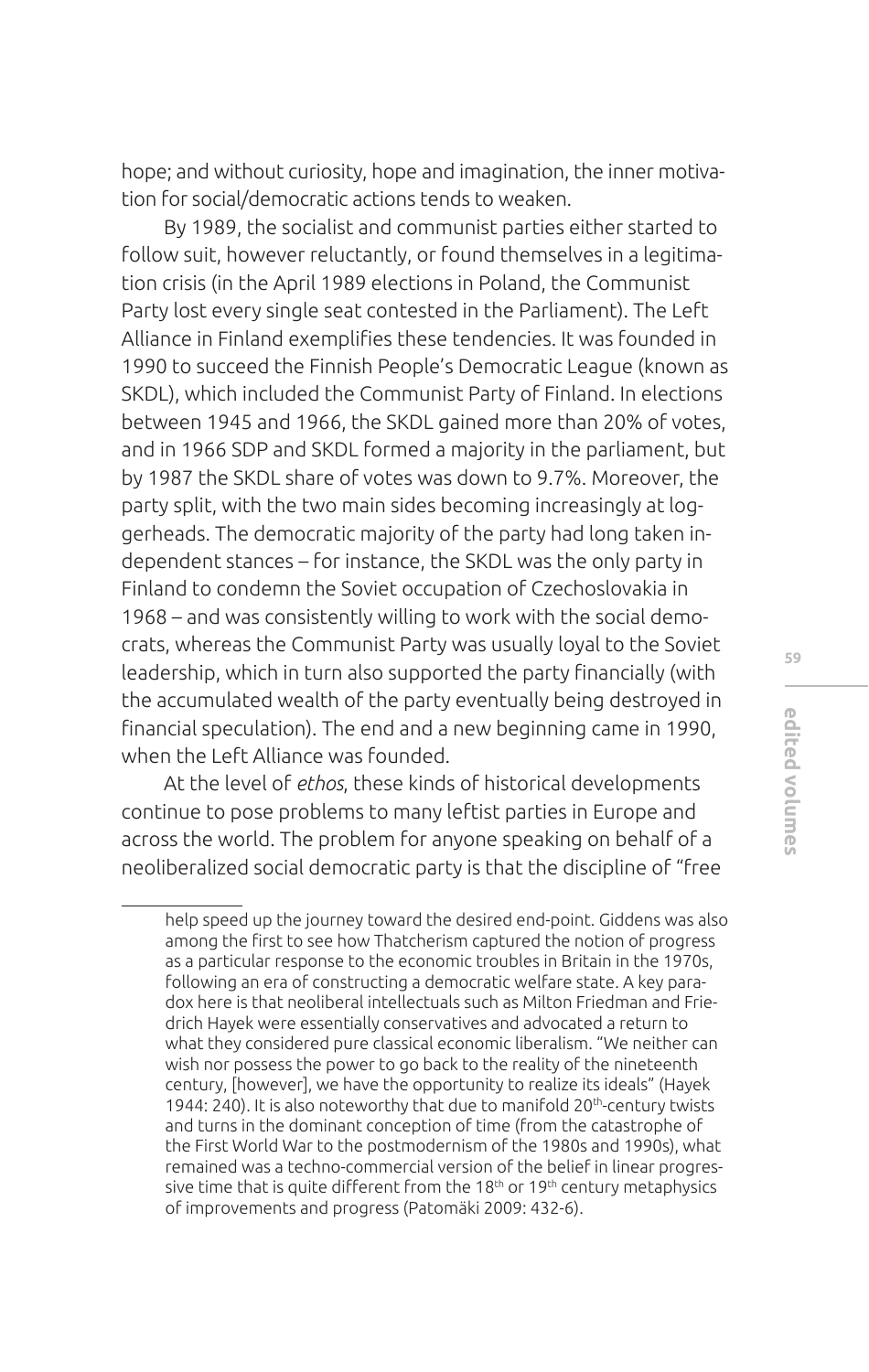markets" tends to undermine the legitimization principles and industrial relations presupposed by social democracy. In political rhetoric, this contradiction translates easily into a problem of perceived lack of moral character and credibility. Meanwhile, the supposed legacy of the Soviet Union has continued to haunt the more 'radical' Left movements and parties, in spite of the fact that a number of Marxian intellectuals, movements and parties had already placed themselves at a critical distance from the practices of Soviet Marxism-Leninism as early as the 1920s and 1930s (with a new round of critical distance-taking occurring after the scale of Stalin's terror was revealed in the 1950s).<sup>2</sup> It is also true, however, that many Marxists and communists – including public intellectuals such as Samir Amin and Jean-Paul Sartre – continued to rationalize variations of the really existing state-socialism well into the 1980s, and even beyond.

The Finnish Left Alliance exhibits all these ambiguities in a curious mixture. An alliance of various pre-existing elements of the 'radical' Left, the program it adopted in its founding meeting is essentially social democratic. It took part in the coalition governments of Paavo Lipponen (1995-1999 and 1999-2003), consolidating the process of neoliberalization in Finland (the story is told in Patomäki 2007: esp. Chapter 4). As a result, the party was split, with those most critical of the policies of Lipponen's governments (involving cuts in social expenditure, privatizations etc.) being typically those who had been affiliated with the Communist Party in the 1970s and 1980s. The ambiguity was deep and ironic: those most loyal to social democratic ideals lacked credibility among a wider audience because of their past association with the CPSU, while those allowing for neoliberal 'reforms' risked losing credibility in relation to fundamental leftist values such as social justice and democracy. Moreover, recurrent attempts to foster unity by means of internal repression and exclusions worsened the situation, and further undermined credibility. Similar developments occurred

<sup>2</sup> For instance, Habermas (1987: 116) summarizes the early history of the Frankfurt School: "Critical Theory was initially developed in Horkheimer's circle to think through political disappointments at the absence of revolution in the West, the development of Stalinism in Soviet Russia, and the victory of fascism in Germany. It was supposed to explain mistaken Marxist prognoses, but without breaking Marxist intentions."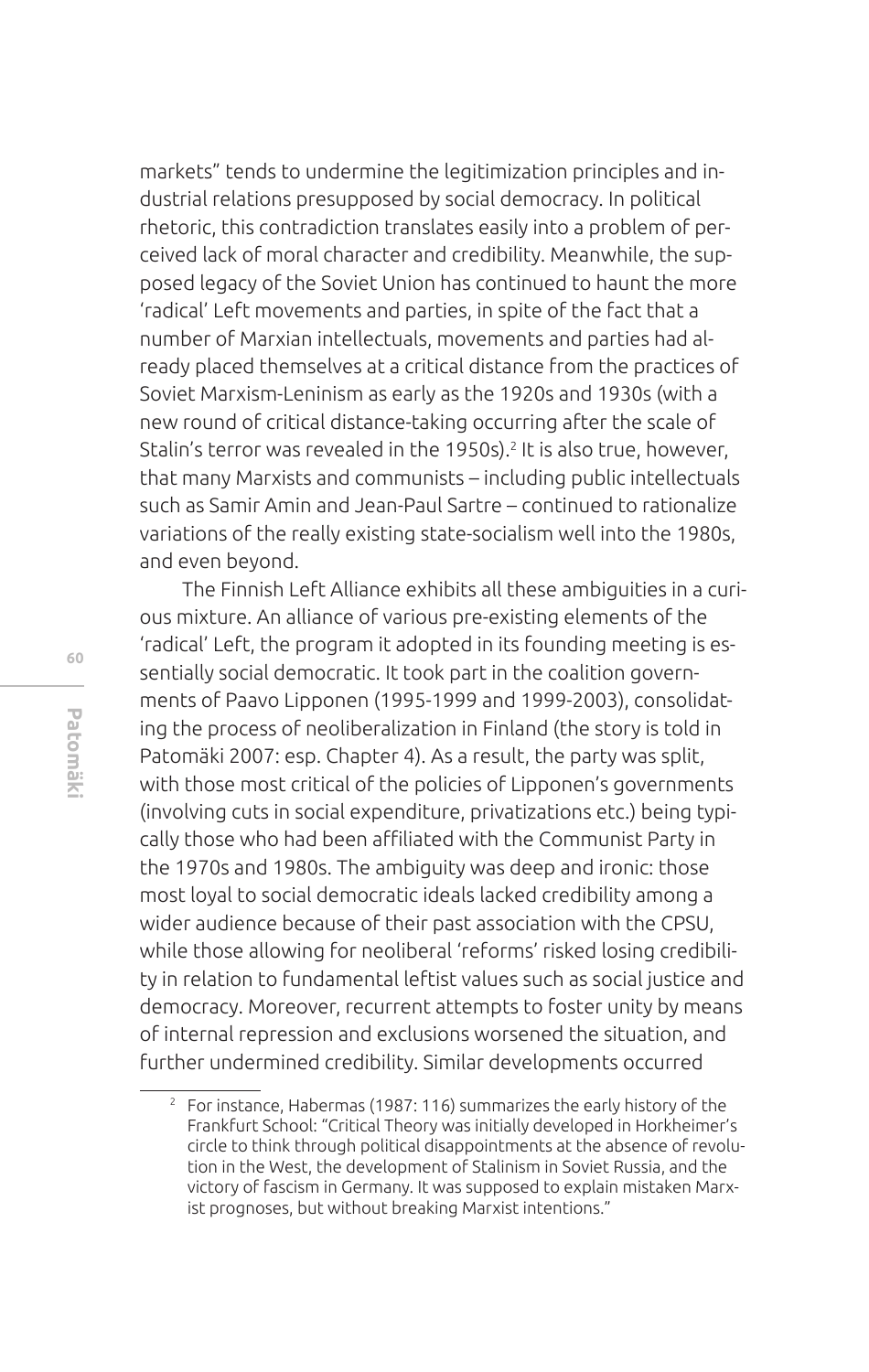again in 2011-2013 when the Left Alliance participated in Jyrki Katainen's (conservative) coalition government. In 2019, the party joined Antti Rinne's (SDP) coalition government (in the wake of a postal strike, Sanna Marin became prime minister on 8 December 2019).

Over time, collective memory shifts. With new generations, the composition of an audience also changes. Old memories become blurred, and new layers of memories evolve. Thereby also the conditions of credibility change. Like many other similar leftist parties in Europe and elsewhere, the Finnish Left Alliance advocates redgreen ideas and culturally liberal values (representing 'postmaterial values' in terms of Inglehart 1977; 2018). In that regard it competes not only with the social democrats but also with the Greens. Meanwhile it has lost a large part of its traditional working class voter base. Blue collar workers form an ever-decreasing proportion of the workforce, and, moreover, many of the remaining members of this demographic have moved ideologically toward populist nationalism. Surveys indicate that a majority of unemployed also place greater trust in the Finns Party than the social democrats or the Left Alliance. Especially in larger towns, the Left Alliance has become a party associated with young educated females. Social policy, identity politics and green issues have become the main focus of the party. Popular assessments of the moral character of the party and its representatives continue to be affected by the party's ambiguous past, but in gradually altering ways. In spite of manifold changes both within and in the overall context, the Left Alliance's popularity has remained at the relatively low level of 7-9%, and its potential voters are confined to those close to its ideas (i.e. voters of social democrats and Greens). It is not geared up to lead national politics.

#### **The role of emotions and populist pathos**

Electorally speaking, the most successful leftist parties have recently emerged from social movements and various party fragments. Syriza in Greece and Podemos in Spain were formed in this way, and gained wide popularity during the euro crisis of 2010- 2015. Syriza was formed in 2004 as a coalition of several parties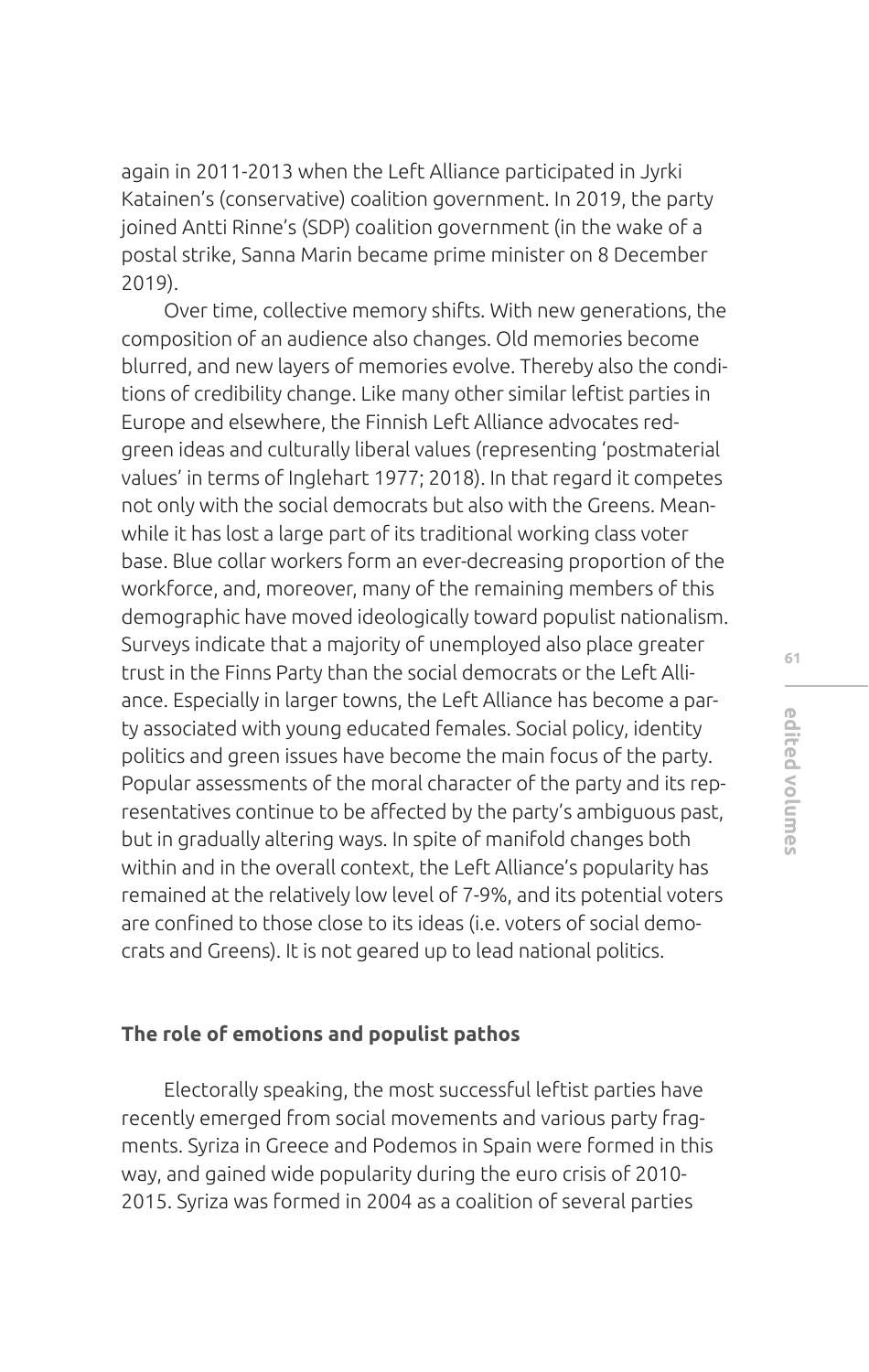and left-wing groups. It rose to a broader awareness with the euro crisis, and won the parliamentary elections in January 2015 in Greece with a near-majority of parliamentary seats (149/300). Podemos was founded in the aftermath of extensive demonstrations in 2014 and succeeded in gathering 350,000 members in a short period of time and gaining 25% support in Spain. Both have exploited the populist idea of 'people' as a morally good force versus the corrupt 'elite'. One of the essences of populist politics is that it is rhetorically capable of uniting a wide range of people and groups to resist a common enemy. The goal is to constitute a 'people' that can be set against the 'dominant elite'. This was not difficult in Greece or Spain during the high point of the economic crisis: Troika and the old parties were the elite, austerity the main enemy.

As new parties, Syriza and Podemos did not carry the historical baggage of the past (moreover, the recent pasts of both of these countries involved right-wing military dictatorships). They were anchored in civil society and spontaneous political movements, which rose to oppose the EU and the Troika's austerity policy. Both parties were consciously left-populist, but in a way that is in part based on reflexive political theories developed in the academic world. As Dan Hancox explains in an article published in *The Guardian*:

Syriza built its political coalition in exactly the way Laclau prescribed in his key 2005 book *On Populist Reason* – as Essex professor David Howarth puts it, "binding together different demands by focusing on their opposition to a common enemy" (Hancox 2015).

The *raison d'être* of *pathos* is to induce a sentiment and judgement about what must be done and what must be changed. The two most successful European leftist parties of the 2010s were thus able to give emotional meaning to stories explaining problems and insecurities of everyday life in terms of the actions and policies of the "elite". But in both cases the success was short-lived. Syriza's attempt to persuade EU leaders as to the irrationality of the rules of the Economic and Monetary Union (EMU), austerity policy and privatization failed (the story is told in great and illuminating detail by Varoufakis 2017; the EU leaders were stuck to the rules). In a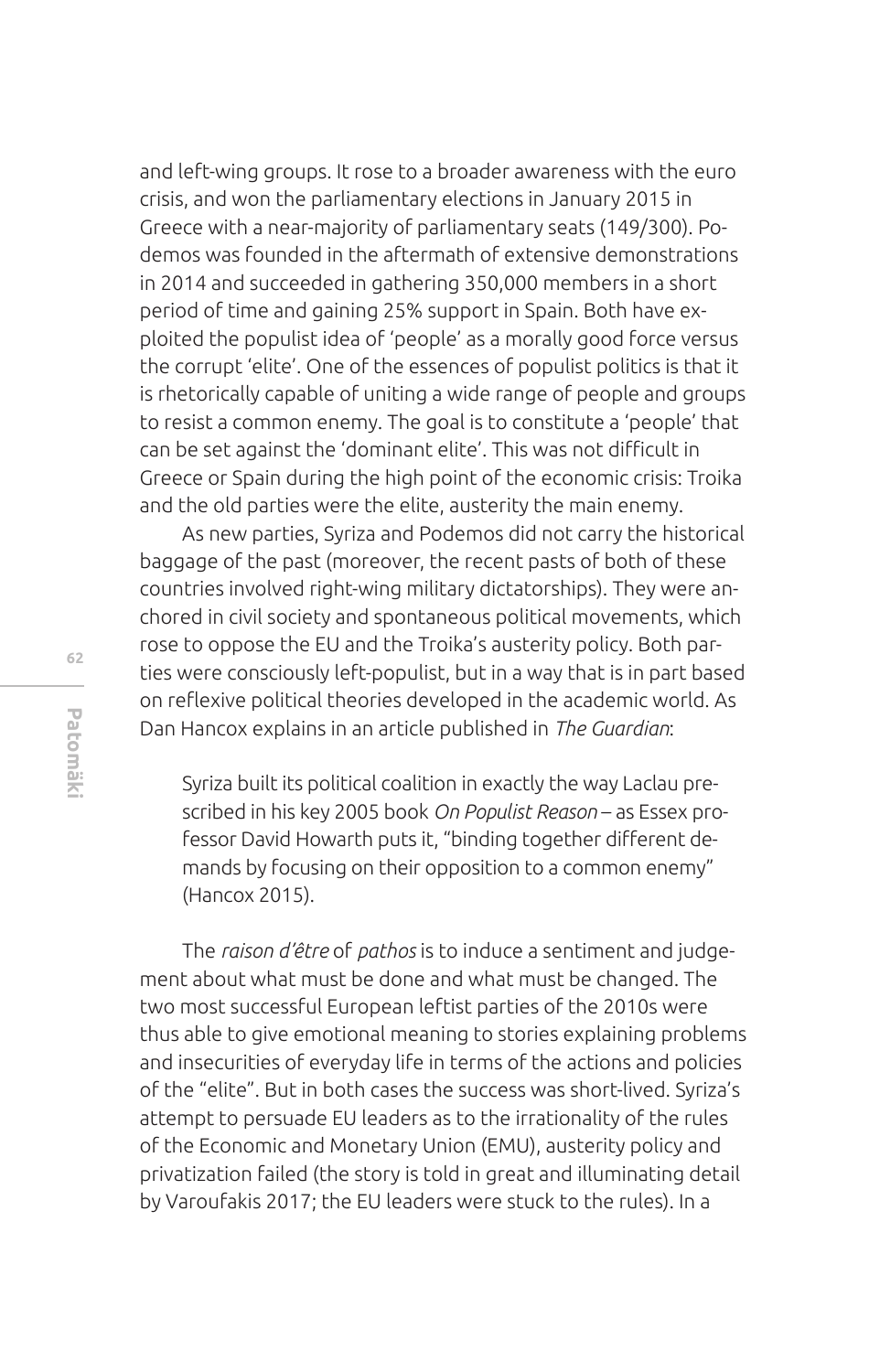sudden turn, as in a classical tragedy, amidst a deep economic crisis Alexis Tsipras ignored the results of the Greek referendum and surrendered to the Troika. Yanis Varoufakis resigned, and soon the party was split. Syriza and Tsipras remained in power after the September 2015 elections, but from that point on they started to implement the program of their former "enemy". In the July 2019 elections, Syriza lost to the centre-right New Democracy party, although it was able to secure its position as the main opposition party with 23.8% of the votes.

In a remarkable feat at the Spanish election in December 2015, Podemos achieved 20.65% of the vote and became the third largest party in the Spanish parliament. And yet it could have fared even better without the July 2015 debacle in Greece, on the one hand, and alleged connections, especially with Venezuela, on the other.<sup>3</sup> Rather than being inspired merely by Laclau and political theory, Podemos had also connections with the leftist-populist governments in Latin America. A significant proportion of the funding for their TV broadcasts and 2015 electoral campaign came from consultancy work for those governments (Badcock 2015). Although a lack of funding is a major problem for any new party, and although Podemos has been strongly anti-corruption, these kinds of connections were widely perceived as a problem of moral character. The "people" versus the "dominant elite" story loses part of its emotional appeal if the representatives of the "people" appear to be enmeshed with "elite" practices either in one's own country or elsewhere. Nicolás Maduro's Venezuela is unlikely to be an appealing target destination for the direction to be taken in Spain or any other European country. Also the escalation of the confict in Catalonia has complicated things for Podemos. It is the only Spain-wide party that favours a referendum on self-determination in Catalonia, straining its relationship with the Socialists and many voters. Internal quarrels have further weakened Podemos's appeal. At the

<sup>&</sup>lt;sup>3</sup> Wikipedia reports that the party lost much support in the polls during the final months of 2015 when elections were approaching (sinking to 13%), whereas during the election campaign it experienced a huge rise in support in the polls – of up to 20% of the vote – just days before the election, still falling short of earlier figures in polls, however, which were close to 28%.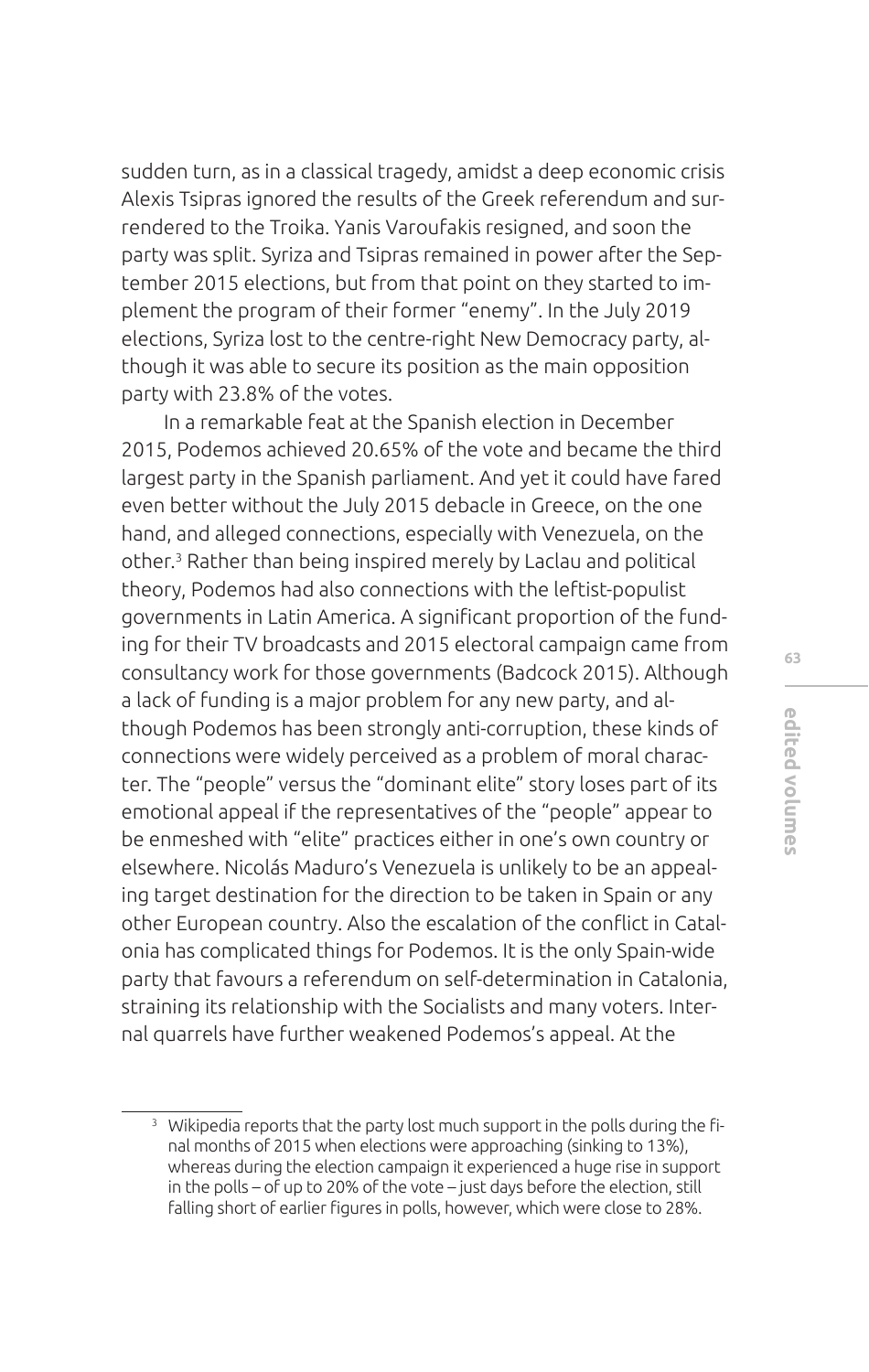general election in April 2019, it lost 29 seats in the parliament, and a further 7 at the general elections in November the same year.

Populism also has limits on its own normative terms. The identity politics of recent decades have often been about defining friends and enemies, albeit mostly peacefully, or at least non-violently. From a democratic leftist perspective, this can be interpreted in the spirit of Laclau and Mouffe in terms of agonist politics, in which the adversary and the enemy and their existence are also respected, allowing for democracy, not just confrontation. However, the only confrontation of populist rhetoric is not between the "people" and the "elites". Experience also shows that Rright-wing populism and the Left can relatively easily fall into the same steep confrontation. The line between agonistic and antagonistic politics is thin, and populist identity politics have repeatedly amounted to mere hate speech/writing upon social media. Moreover, this possibility has been systematically exploited by many right-wing nationalist-populist groups, organizations and states.

There are obvious alternatives, but not without problems of their own. Whereas Syriza and Podemos emerged with the promise of something radically new – of reforming politics itself in addition to opposing austerity, etc. – the established leftist parties have usually resorted to defending and trying to renew the achievements of social democracy. Given the way political concepts remain temporally organized in the 2010s and 2020s, this boils down to a past-oriented political rhetoric. Jeremy Corbyn's Labour in the UK and Bernie Sanders's case for socialism in the US rely on this kind of framing of the political situation and possibilities. After decades of neoliberalism and rising inequalities in both countries, the younger generations have started to find the idea of national social democracy (with a dose of leftist internationalism) attractive. Following on from spontaneous protests – "we are the 99%" – and turning toward concrete policies and institutional proposals, the more leftist Democrats – similarly to the supporters of Corbyn's Labour – have often turned their eyes to the achievements of the universalist social democracy in the Nordic countries. The problem is that they have not paid sufficient attention to the causes of the decline of social democracy and rise of neoliberalism in Sweden, Finland, Norway and Denmark. The idea that emancipatory, globally oriented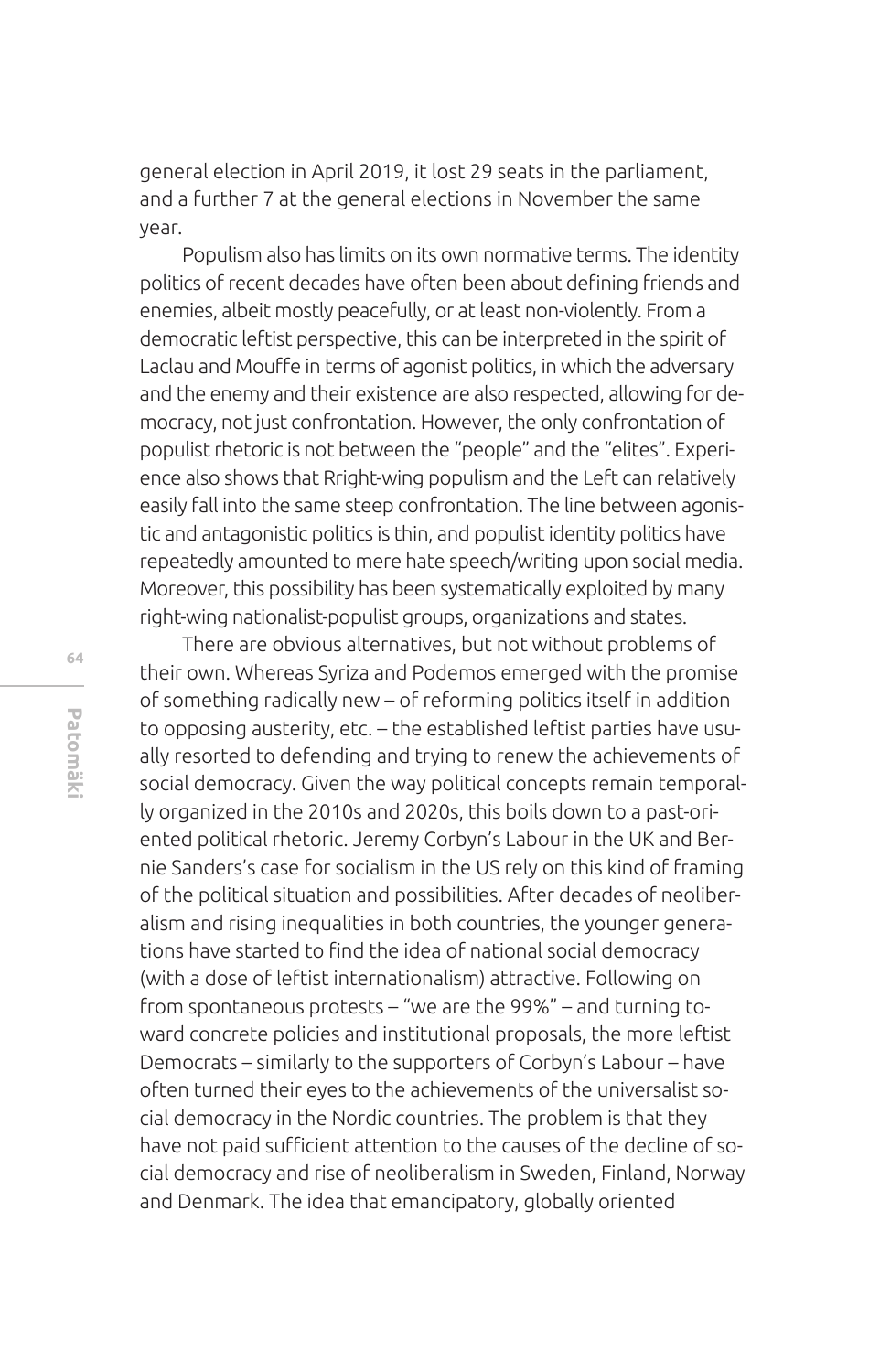political action is a condition for anything resembling the Nordic ideals and ambitions to be realized and further developed under new conditions was already being argued two decades ago (Patomäki 2000).

Even though something like Laclau's theory of populism might well help to increase popularity and build a wide coalition, it does not guarantee a successful government or economic policy, let alone an ability to change EU or global policies. While Laclau's theory is liable to over-politicizing everything, it also tends to see everything in terms of discourse. In a well-known debate with Roy Bhaskar in 1998, Laclau struggled to systematically explain how diferent causal mechanisms and processes produce effects in the open systems of nature and society. It is impossible to conduct a good and successful economic policy unless one has an adequate understanding of how political economy mechanisms and processes work. An inability to identify those real constraints that a (small) EU member state faces, both in the EU and in the intertwined world economy, may be equally fatal for any left-wing political project.

## **Logos as rational understanding of the situation: Some preliminary considerations**

The fate of Syriza reveals how difficult it is to make even a moderate and cautious turn towards a more social-democratic direction (not to mention more ambitious goals) unless there is a broader transnational, European or worldwide movement behind it. Many citizens across the globe have become disillusioned by national politics. The latest rounds of globalization have contributed to the appearance of a post-democratic bent among many national parties (Crouch 2004). This has given real grounds for 'people' vs. 'elite' framings. Syriza's fate was not simply an example of how Michels's law of oligarchy works. More importantly, the Greek debacle of summer 2015 is an illustration of the power of creditors over debtors in the world economy and the lack of equitable rule of law in worldwide fnancial relations. Since the early 1980s, a large number of countries in the global south have gone through similar experiences. These experiences are precisely what gave rise to global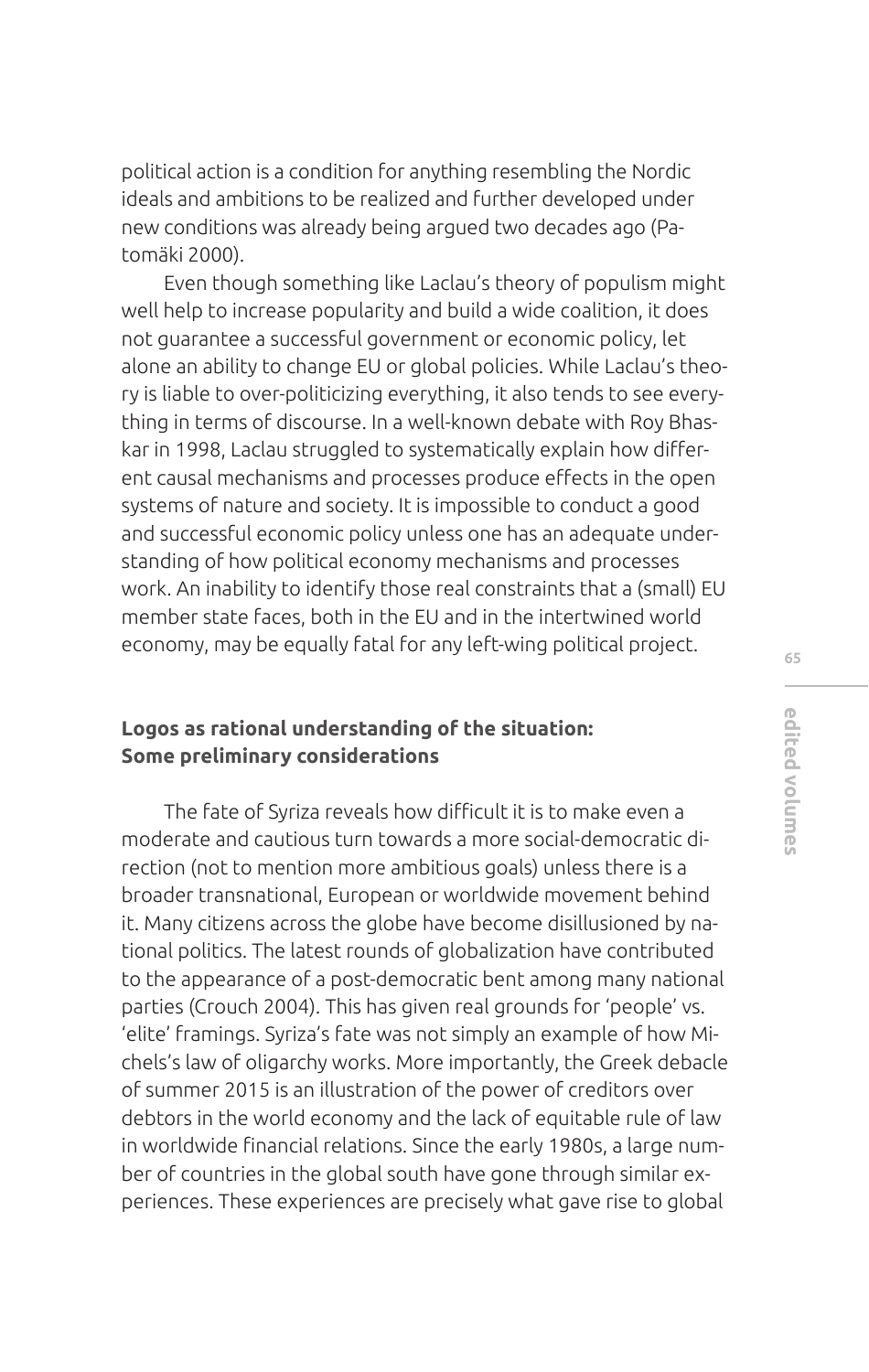debt campaigns in the 1980s and 1990s (for an overview of the movement, see Reyes Tagle and Sehm-Patomäki 2007).

The feasibility of policies depends on trans- and supra-national power relations. This is a key reason for the future of the Left being bound to the ability to understand the broader context of political action. Taking Syriza and Podemos as models is short-sighted unless one can refexively relate the conditions of one's own actions and successes to the constraints imposed by the processes and mechanisms of the EU and world economy (including systems of its governance). Will and power are connected (as explicated by Deutsch 1963). To have narrow power means that one does not have to give up, but can force others to do so. EU leaders and the IMF were capable of exercising narrow power over Greece. When such power exists, there is no need to learn. The position of EU decision-makers was simply that the Greek government must give up and retreat from its electoral program – and preferably organize a new referendum (unexpected result in July 2015) or election (succeeded in September 2015) – to cancel the mandate given to Syriza in January 2015 elections.

The narrow power of the EU leadership or organizations such as the IMF is not the only obstacle to successful leftist policy. From the point of view of economic policy, the essential totality is not the state but the world economy, of which the EU is but a part. The interdependence between the parts and the whole works, for example, through effective aggregate demand and the multiplier effect. A significant part of the impact of the expansionary economic policy flows abroad. This also applies to the EU as a whole, assuming that it would pursue its own fiscal policy. The difference is that, for most member states, the ratio of exports to GDP is 40-90%, but for the EU as a whole this figure stands at around 15%. Thus, a key problem is the absence of EU fiscal capacities. In the absence of systems that would ensure a sufficiently high level of actual demand for the goods and services produced, politico-economic developments tend to lead to overcapacity and unemployment. What matters is whether potential consumers and investors can afford to buy goods and services. Propensity to consume tends to fall as income increases. Therefore, effective demand also depends on income distribution.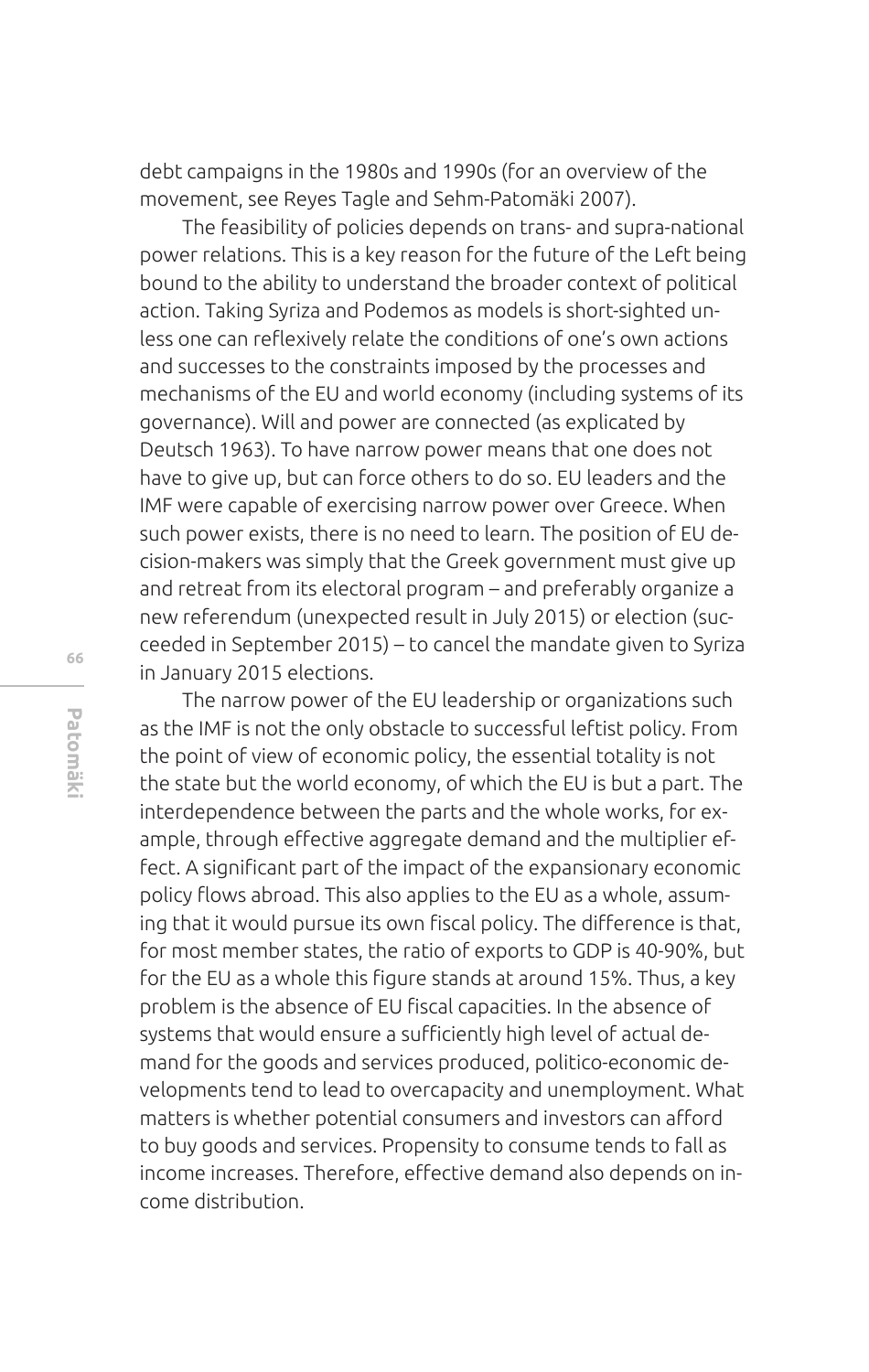It is up to public authorities to ensure full employment and to promote and direct investment and growth. The problem is that the more intertwined economic activities are, the wider the efects of state economic policy will spread. In addition, individual state actors always look at things from their own limited point of view, and often commit the fallacy of composition. The fallacy of composition generally stems from the assumption of what is possible for one is possible for all (or at least many) actors at the same time. For example, if many states try to move their economic problems abroad by increasing the volume of exports relative to imports through internal devaluation and competitiveness policies, their economic policies are contradictory, with the result tending to be detrimental to all (or at least most) of them. Our fates are irreversibly intertwined.

Keynes (1969) argued that the world economy is characterized by contradictions in trade and fnance that can – and must – be overcome by better common institutions (see Markwell 2006). In the absence of adequate common institutions, and faced by the fear of a spiral of downward developments, states tend to engage in counterproductive policies that are aimed toward at maximizing economic growth through competitiveness. 'Diferences in competitive power, whatever their origin, [can easily] set up a spiral of divergence' (Robinson 1980: 39). Short-sighted and contradictory methods of responding to problems of the world economy are both the cause and effect of additional problems. The process tends to reinforce itself, partly because dynamics lead to political changes within and across states, often deepening and entrenching myopic self-regarding orientations. In the context of re-territorialized competition between states, super-states and blocs, the dynamics of the system can thus lead to securitization, enemy-construction, new alliances and an arms race. The paradox of (neo)liberal globalization is that, in the end, it will instigate the closing of the mind and borders. The de-globalization triggered by the COVID-19 crisis is historically deeply rooted in these processes.

Many leftist movements and parties have favoured sovereign-state-based policies and institutional arrangements. A number of leftist scholars have focused on revealing "the myths" of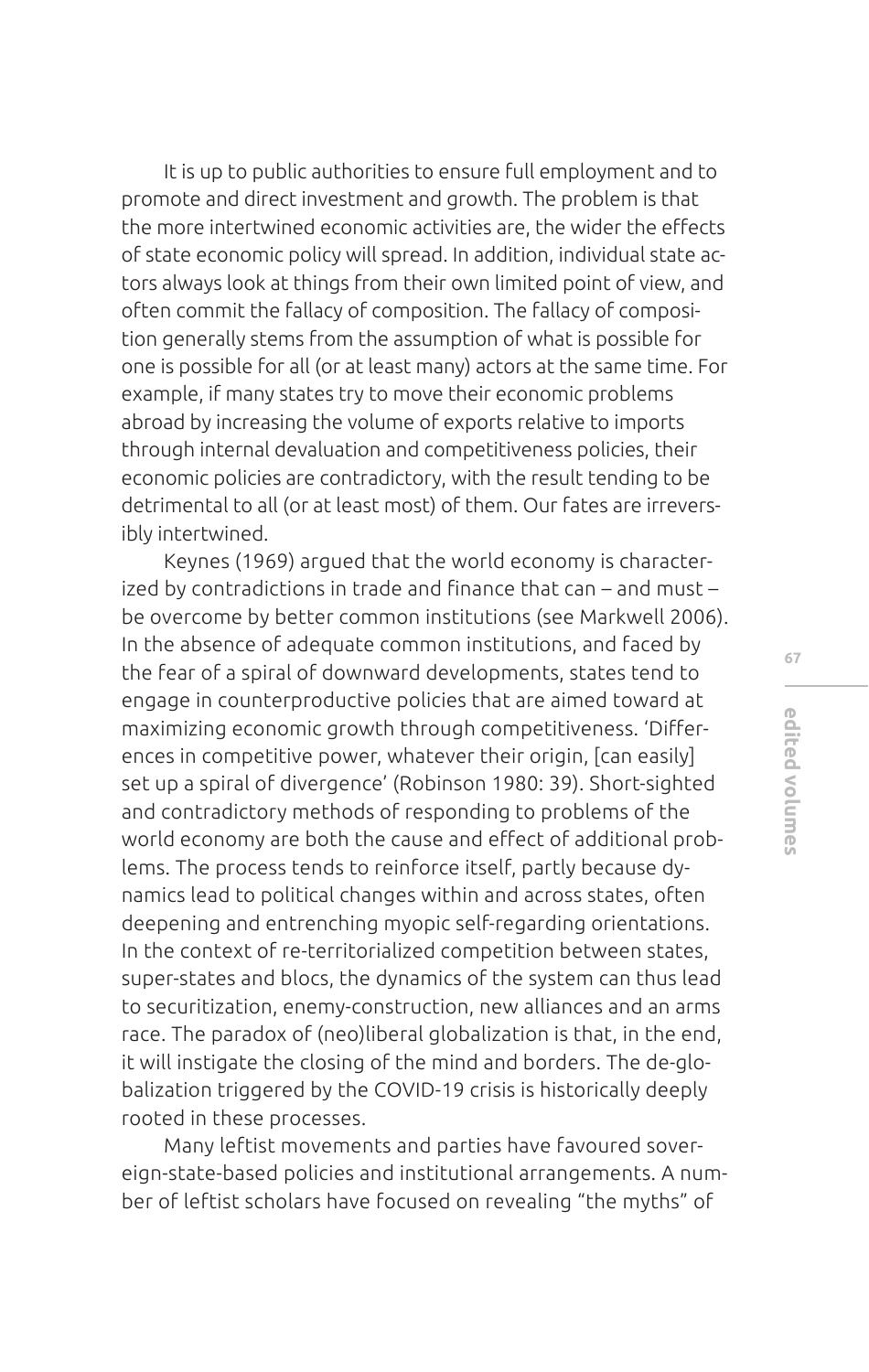globalization and exposing the ways in which they have been mobilized for specific political purposes. This critical project can take a variety of forms. A careful look at recent developments shows that there is, in fact, a variety of capitalisms that can be successful (Hall & Soskice 2001; Clark 2016). What is needed is smart globalization, not hyper-globalization (Rodrik 2011). The state can be reclaimed and the social-democratic project resuscitated. The state is more autonomous than usually assumed, although the full realization of its sovereignty may require institutional changes, for instance exit from the eurozone. On the other hand, even those committed to ethical cosmopolitanism may start to see such an exit as the only option in the face of supranational powers-that-be. For example, in spring 2015 Varoufakis and James K. Galbraith started to prepare for a Greek exit from the euro, as nothing else seemed to help (reported in Galbraith 2016). This attempt ended abruptly with the result of the July 2015 referendum.

Currently perhaps the most popular variant of this autonomy thesis is based on Modern Monetary Theory (MMT; for a popular introduction, Wray 2012) and the idea of monetary sovereignty (Mitchell & Fazi 2017). This claims that if a state can finance its expenditures in its own currency, it faces no budgetary constraint in normal situations. States are sovereign, or at least they would be, if they were to emancipate themselves, at least to a sufficient degree, from the 'self-imposed' constraints now operating through various international organizations and legal arrangements. Austerity is not only irrational; it is also unnecessary. A central claim of MMT is that valid money is state-authorized and essentially related to its capacity to tax. Assuming a system of floating exchange rates, a government that is sovereign in monetary terms – that has its own currency and central bank – can, and should, use fiscal policy to achieve full employment, creating new money to fund governmental expenditure. A government that has the power to create its own money cannot default on debt denominated in its own currency. The power of transnational ideas, international organizations and international law that currently determine states' public policy are, according to MMT, obstacles that can be removed.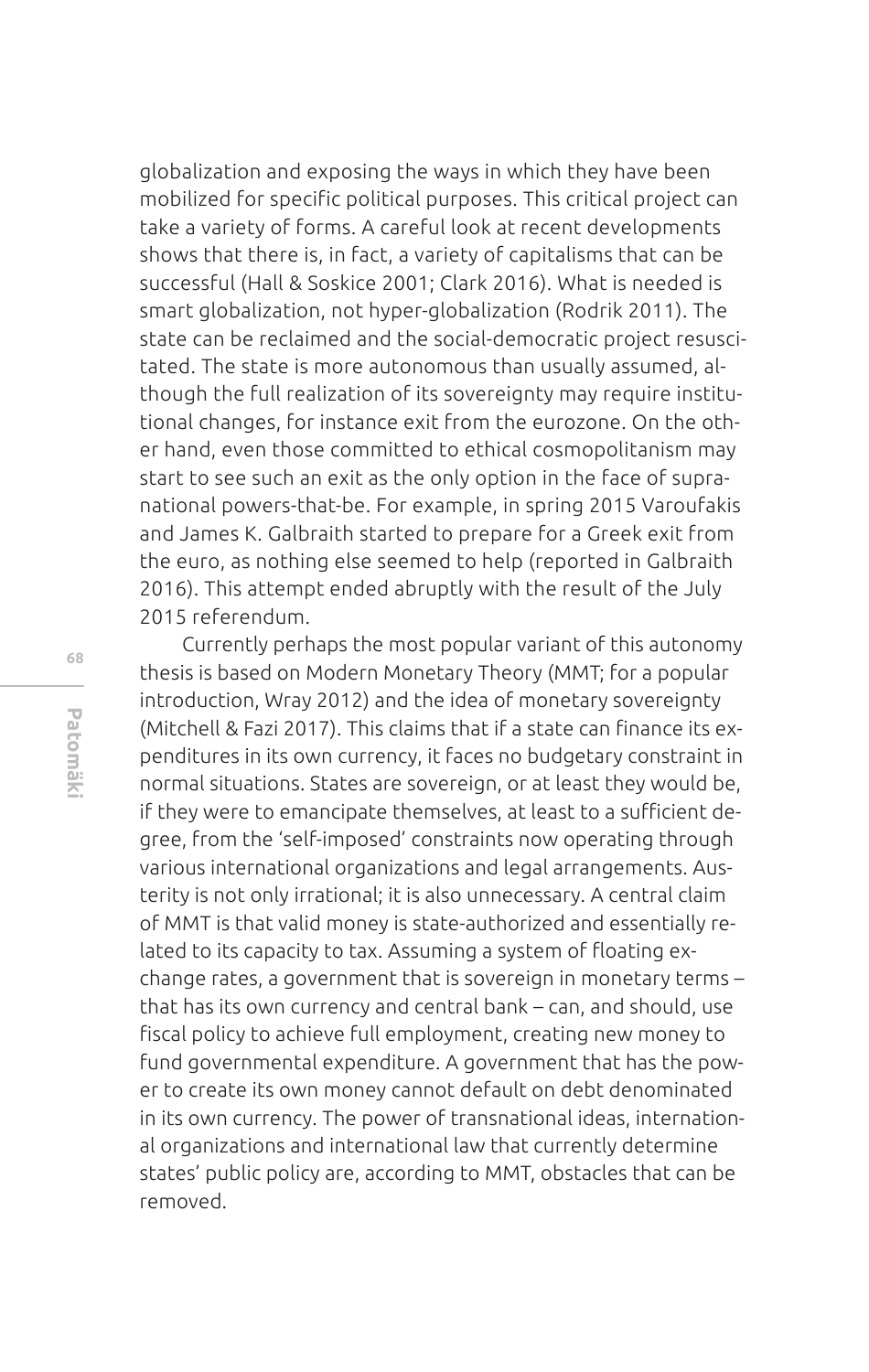It is beyond the scope of the current paper to go into the details of this theory and its problems.<sup>4</sup> Suffice it to say that MMT is right in claiming that a central bank can be used to fnance public deficits more easily than is conventionally assumed (the unconventional monetary policies of Fed and ECB can be taken as proof of something similar to this, see e.g. Marcuzzo 2017). Nonetheless, viable economic policy cannot be built on merely on the capacities of a national central bank. A large portion of the impact of expansionary economic policy will be external. Diferences in production capacities and competitive power cannot be reduced to fiscal spending alone. Current account deficits can cause problems. The world economy is tightly interconnected also at the level of investment and relationships relating to production. Moreover, although the quantitative theory of money has failed time and again to provide a general explanation of infation, it does not necessarily follow that increasing public spending by creating money would not reduce trust in the economic policy of the state and give rise to infation.

In open systems, the same phenomenon can be manifested as a result of diferent causal processes. For example, several post-Keynesians regard inflation as being an outcome of an unresolved distributional confict, with such socio-economic conficts

<sup>4</sup> For a popular discussion on the MMT and its merits and problems, see Patomäki (2020). In contrast to what MMT purports, not all money is debt and not all debt is money (except by way of tautologically defining money as debt and vice versa, however counter-intuitively). The acceptance of something as money is a matter of social positioning, and, amongst other things, requires trust, which is always a matter of degree (Lawson 2018; 2019: Chapter 6, "The positioning and credit theories of money compared"). Moreover, although the quantity theory of money is wrong, and although state fnances are not as such dependent on (international) bond markets, it is not true that there is no budgetary constraint until the level of full employment of all resources is reached. Existing resources are never fully in use; and in a world of continuous and nested, looped and overlapping processes, forces of production are changing all the time. It is these dynamics that matter (e.g. Kaldor 1972). Moreover, in an interdependent economy with many sectors and complex input-output relations (often spanning the globe), local bottleneck sectors are likely to emerge, starting to speed up inflation. The inflationary process is historical and path-dependent, and evolves through the interdependence of diferent sectors and positionings in the world economy. It is also related to and afected by habits, class structures, trust and legitimacy (Shaikh 2016: Chapter 15). Thus "central bankers must always have Argentinas on their minds" (ibid.: 690).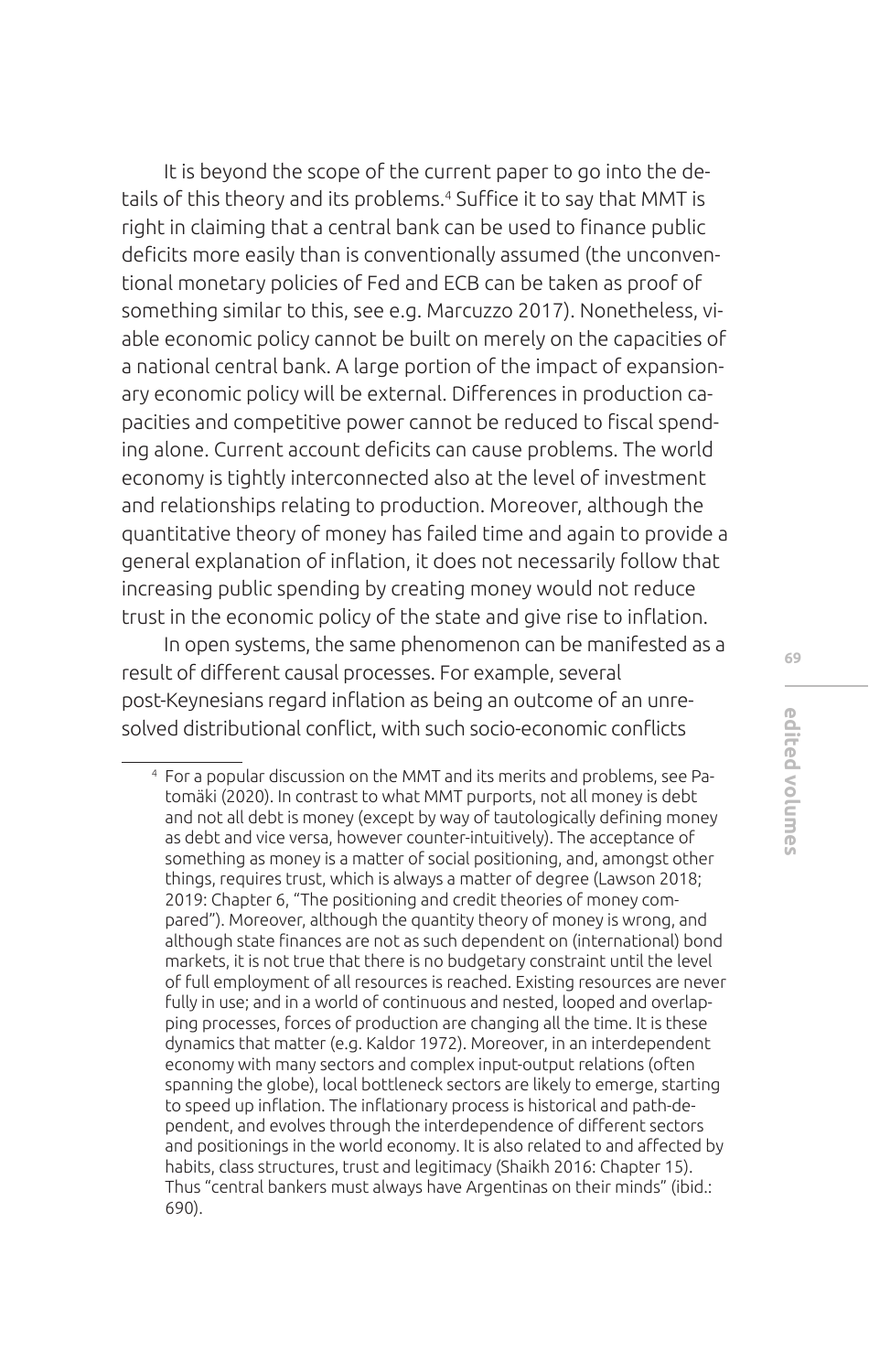usually being seen as conditioned by the institutional context (e.g. Burdekin and Burkett 1996). In an open social system, any concrete infationary process is path-dependent, and evolves through the interdependence of diferent sectors, actors and policies. In many situations, the problem of infation could best be solved through new institutional arrangements, such as democratizing the 'economic' (on the implications of refexivity, see Patomäki 2019b). In addition, the problem of instability of global fnance does not go away just by increasing the degree of national monetary autonomy. Finally yet importantly, a sovereignty-centred leftist project could also co-contribute to the closing of minds and borders, over time giving rise to import-substituting strategies and similar tendencies. This closing can have cumulative and potentially fateful consequences, due to the interconnectedness of global political economy.

#### **The future of the Left and the global Double movement**

A possible way of making sense of many of recent politico-economic developments is through Karl Polanyi's (1957) thesis about a historical 'double movement'. In his *Great Transformation*, Polanyi argued that the 18<sup>th</sup> and 19<sup>th</sup> century construction of a self-regulating market led to (often anxious) political responses advocating social self-protection and decommodifcation. The self-regulating market has social effects that evoke society to protect and reassert itself against the commodification of land, labour, social relations, and many natural things. One of the possible syntheses of a variety of related responses led to the development of the democratic welfare state, which constituted a historical novelty. It re-embedded markets in social relations and ethico-political considerations, and decommodified aspects of society (e.g. health and education), but by a diferent method than had previously been witnessed with the mediaeval guilds or the absolutism of the mercantilist state.

The process of developing democratic welfare states continued for several decades. Relatively soon, however, the twin processes of economic globalization and neoliberalization started to fashion a new round of the 'frst movement'. A new process of commodifcation and extension of self-regulating markets began to gain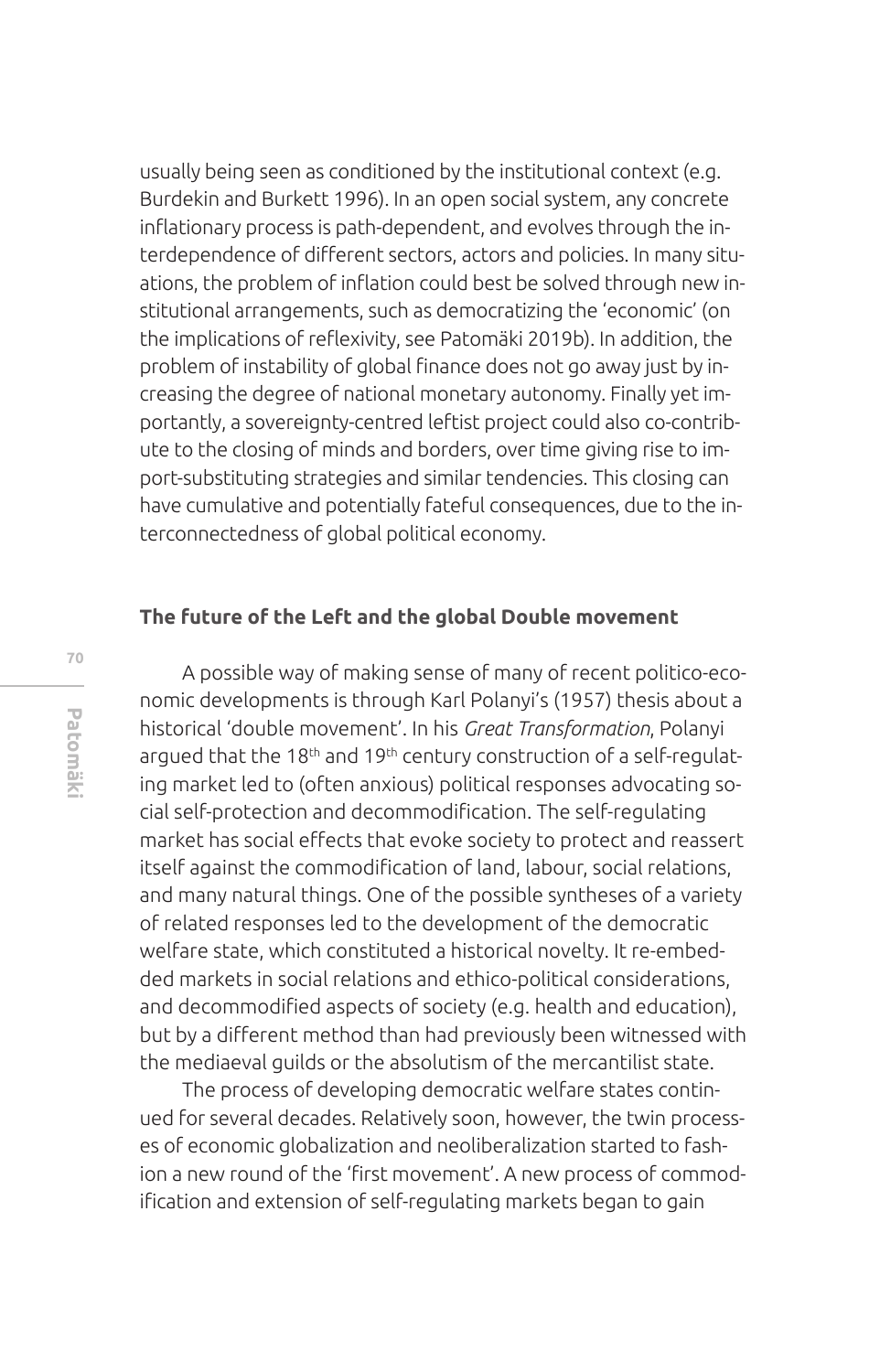strength. Assuming that Polanyi's scheme holds true also in the 21<sup>st</sup> century, we should expect society to rise once again to protect itself from the present-day version of the 'stark utopia' of self-regulating markets. During the process, the relevant spatial scale has changed (in the 1940s, the world economy was in an exceptional state of disintegration as a result of the dual catastrophes of the Great Depression and the Second World War). The most plausible explanation for the rise of neoliberalism is that it emerged from the discrepancy between the world of territorial states and spaces of the globalizing capitalist market economy, and became a self-reinforcing process.

The global 'frst movement' started with the collapse of the Bretton Woods system in the early 1970s. The absence of adequate common global institutions set the context for the unilateral decision of the Nixon regime to set the US dollar on a floating exchange rate system and to deregulate fnance. Other standard explanations of the change of the era include: (i) a turn to 'modern' free-market economics was a 'rational' response to the problems caused by Keynesianism such as inflation (mainstream economics); (ii) changes in the relationships of production toward post-Fordism led to neoliberal globalization (French regulation school); (iii) neoliberalism is an attempt to restore the position of upper classes (David Harvey); (iv) neoliberalism is an attempt to restore the position of the US and the UK in the world economy (Peter Gowan). None of the standard explanations is categorically wrong, but each covers only limited aspects of the causal complex.

As there are many diferent economic theories, why was the standard neoclassical framing and response to inflation and unemployment adopted so widely? For example, many post-Keynesians had anticipated the problem of inflation decades before it actually occurred. 'Post-Fordism' is more a result of neoliberalization than its cause, although it is not reducible to it (and also information technologies, globalization, etc. matter). Growing inequality is in part a result of neoliberal economics and has clearly motivated some actors, and yet the Lockean (capitalist) sense of justice has always been a part of the capitalist market society. While the US and the UK have been active players, the key choices – although alternative paths could have been taken – have been structurally conditioned.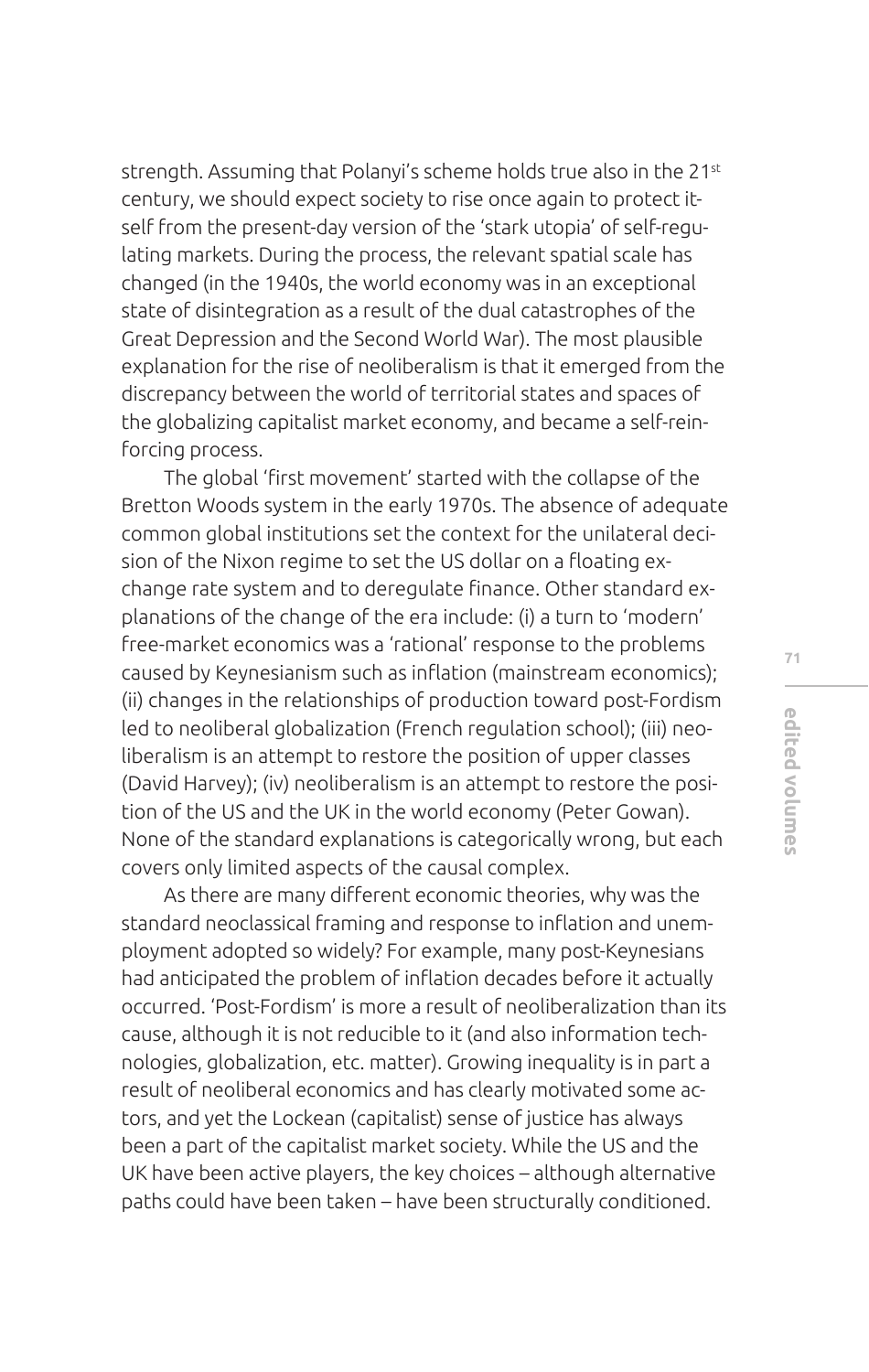The explanatory hypothesis presented here is that the general tendency towards the prevalence of free market orthodoxy becomes stronger when: (1) the economic developments seem favourable in the world economy, i.e. when there is stable growth and high employment, at least in the centres of the world economy, and infation is increasingly seen as the main problem (and thus demands for monetarism and for fnancial de-regulation and liberalization, etc., arise); and (2) the position of private capital becomes more secure in terms of structural power and/or political positioning. The key condition explaining the shift toward more secure capital concerns the discrepancy between (a) the limited reach of territorial states and (b) an increasingly open liberal world economy. The origins of neoliberalization lie in the struggles over income distribution, competitiveness and power in the context of this growing discrepancy.5

Already in the 1960s and 1970s, some actors had begun to exploit this discrepancy in struggles over income distribution and power. As this project has succeeded in transforming national, European and global institutions, it has further deepened and consolidated the underlying discrepancy. For the Left, this discrepancy is an obstacle that must be overcome; and it can be best overcome by globalizing democratic-socialist politics. While the first Polanyian double movement was instituted through the modern national states, the frst phase of the new 'double movement' has thus far been largely realized via systems of regional and global governance. Will the second phase be equally globalist? This raises the question of transformative agency. Robert Cox wrote in 1996:

[...] a protective response at the level of global society has yet to take form. Yet the elements of opposition to the socially disruptive consequences of globalization are visible. The question remains open as to what forms these may take, as to whether and how they may become more coherent and more powerful, so that historical thesis and antithesis may lead to a new synthesis. (Cox 1996: 528)

<sup>5</sup> For more details, Patomäki 2008: Chapters 5 and 6.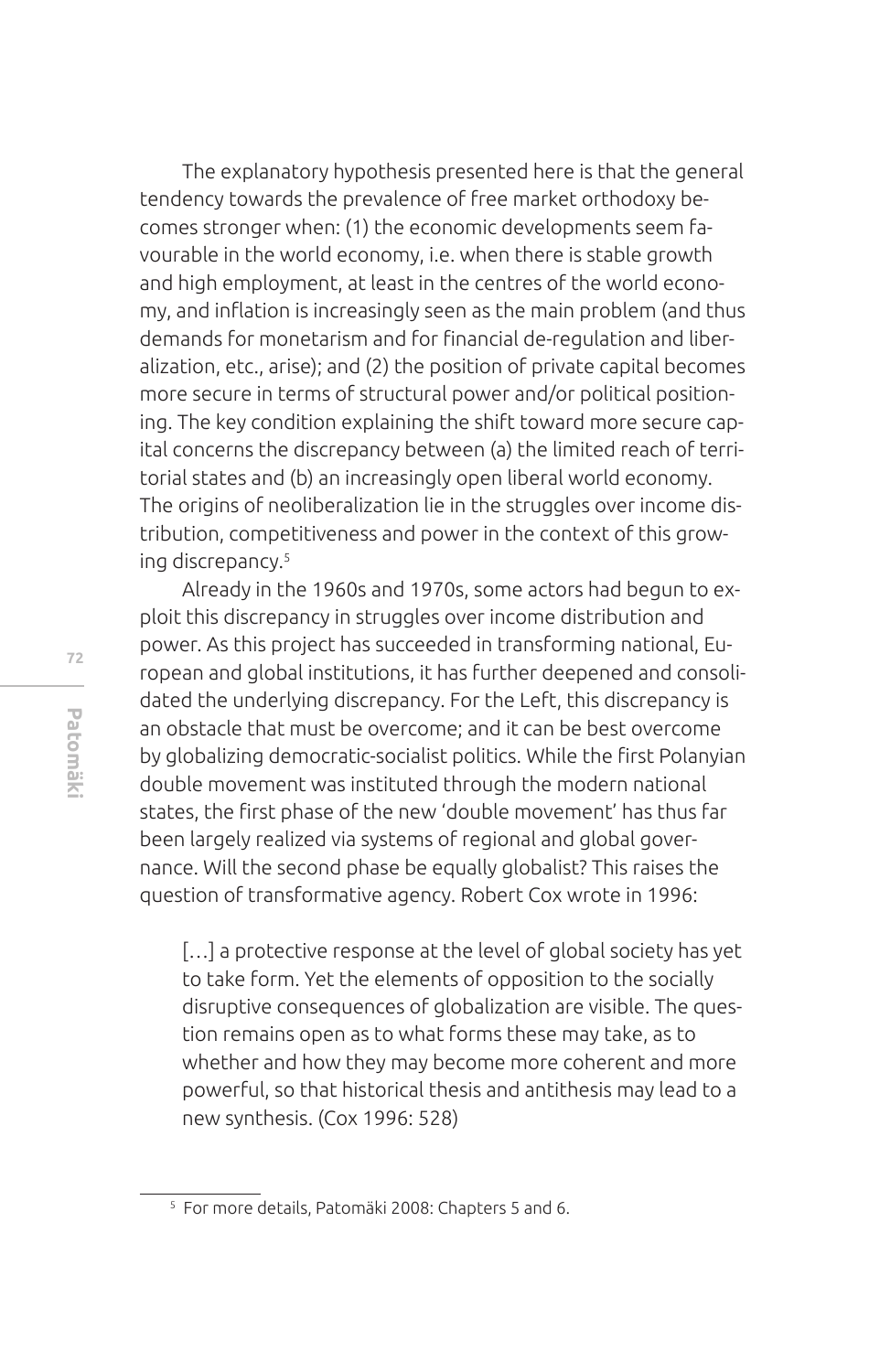Following the rise of a global civil society and alter-globalization movement in the 1990s, the turn of the new century saw the creation of a self-consciously political expression of global civil society in the form of the World Social Forum (WSF), inaugurated in June 2001 with an international meeting of 12,000 activists in Porto Alegre, Brazil. This was a critical response to the World Economic Forum (Davos). The logic was the same as in Polanyi's 'double movement': from a self-regulating market to the protection and development of the social. In the years that followed, such global meetings grew larger, and regional meetings were spawned, providing a rolling series of vital platforms for interchange and networking among diverse civil society actors. However, the WSF has suffered from an internal contradiction between its promise to facilitate the transition to a better world and its central organizing principle of simply providing an open space. Political agency requires transformative capacity, which a mere open space for discourse lacks. Because the WSF has remained hesitant to move into the realm of action, interest has waned, leaving the WSF's future fragile and uncertain – and increasingly confined to Brazil. In 2019, with the rise of Jair Bolsonaro and his proto-fascist regime in Brazil, the WSF seems all but finished. While it continues to exist, with the next WSF being set to take place in Mexico in 2021, the enthusiasm is gone (the 2021 WSF was eventually organised only virtually).

Even when there is a need and opportunity for something, 'whether or not [the actors] take it is up to them' (Cox 1996: 533). What is more, there are also limits to understanding history through the basic Polanyian scheme (more detailed discussion in Patomäki 2014). Because of Polanyi's highly idealized and abstract concept of the market, his lumping together of all forms of 'social protection', even when the protection may serve the purposes of, say, large landowners' specifc interests or militarist nationalism, was somewhat misleading. The curtailing of the market may also coincide with an assault upon the rules, customs and institutions that protect labour rights, as in Nazi Germany or Soviet Russia. Contra Polanyi, it is also possible that an enlightened capitalist may realize that healthy, highly skilled and motivated workers are better for production than miserable slum dwellers with barely any substantial know-how or skills (in the OECD world, the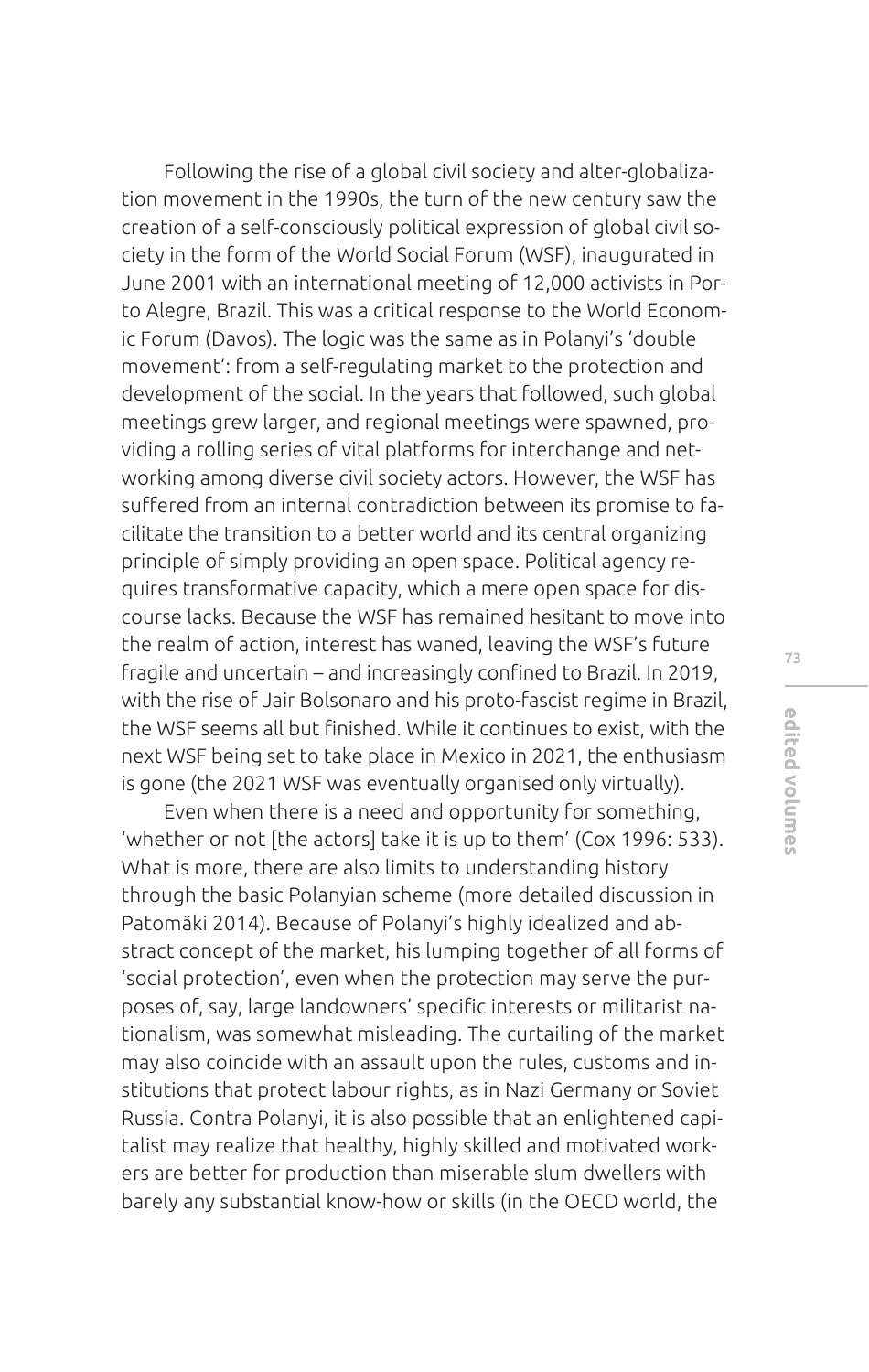latter have been largely replaced by machinery). In other words, there is no singular 'thesis  $\rightarrow$  antithesis  $\rightarrow$  synthesis' movement. Rather, the reality involves complex multi-path developmental processes that can be interwoven or contradictory in numerous ways. Also for this reason it is thus clear that the new double movement will not come about semi-automatically, but can only be realized through transformative praxis. The argument here is that the future of the Left is dependent on whether it can develop this kind of global transformative praxis: the process that began in the 1990s may well take several decades.

The new 'great transformation' of remaking the market society is spatially more extended and institutionally more entrenched than in the 19<sup>th</sup> century. An unprecedented way of seeing and constituting society as a market – understood through the categories of neoclassical economics, rational choice theory and business studies – has not only become prevalent but is now largely taken for granted in numerous everyday practices. Interpretations of episodes such as Brexit and the rise of Donald Trump to the US presidency in terms of the double movement are thus problematic: it is not evident that populist–nationalist movements and parties in Europe or elsewhere are trying to protect themselves 'from the predatory nature of market fundamentalism' (Pettifor 2017: 127), but rather, many, perhaps most, of these movements and parties have adopted market fundamentalism as part of their platform, albeit in a somewhat ambiguous manner. Largely as a consequence of the rise of Trump, 'a lack of consensus even on what a liberal order is' has emerged (Leonard 2017). There is a growing perception and global commentary that the era of Western liberal dominance is ending, and that a post-Western world order is dawning. At the same time, to the extent that a Polanyian double movement is in motion, rightwing ideological manifestations are increasing in dominance, and may be paving the way not only to trade wars, but also to a global repetition of the 20<sup>th</sup> century catastrophes.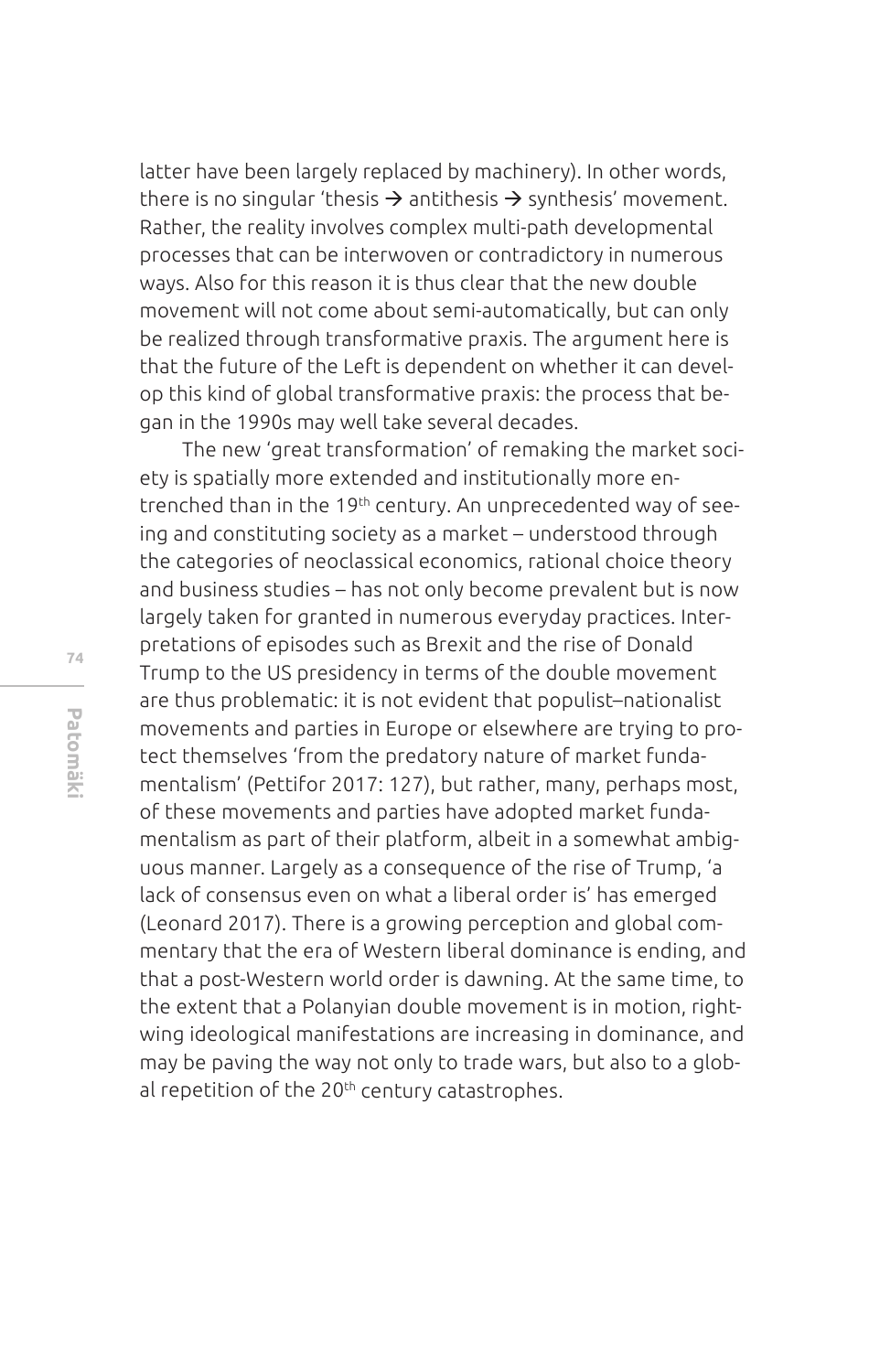# **Socialism and the rational tendential direction of World history in the 21st century**

Leaving the sphere of intimacy aside, in capitalist market society where marketization prevails, people relate to one another instrumentally (as means to other ends such as profits), through the commodity form and by buying or selling labour power, which is the basis of relations of power within the firm, and in work-related organizations more generally. Socialism started to lose its power to inspire when it accepted marketization – even if only in a qualifed form – as a desirable (or at least necessary) direction under the current circumstances, including the collapse of 'true' state socialism, economic globalization, decreasing numbers of blue collar voters, increased consumerism and the prevalence of individualism. Especially within the OECD world, GDP growth has slowed down, while the overall developments have primarily beneftted the wealthiest. Alternative indicators tell us that GDP is becoming increasingly disconnected from sustainable welfare or wellbeing. Unemployment has of late been, on average, higher than it was during the social democratic (and state socialist) era, and conditions of employment have become ever-more precarious (Patomäki 2018).

A sense of disillusionment and hopelessness is widespread. The more deeply the world has become neoliberalized, the more commonsensical neoliberalism has become. The language of everyday practices at home, school and the workplace borrows increasingly from the prevailing discourses of corporations and media, even if sometimes only ironically. Overwhelming evidence seems to support the idea that neoliberalism is 'the only game in town'. It has become a culture that is being reproduced through self-fulflling expectations.<sup>6</sup> In this process, actors increasingly lock

<sup>6</sup> The idea of culture as a self-fulflling prophecy is that actors act on the basis of beliefs they have about their environment and others, which tends to reproduce those beliefs and mutual expectations. From a sociological perspective, the most interesting situation is one in which the self-fulflling prophecy is, in the beginning, a false definition of the situation but evokes a new behaviour which makes the originally false conception come true (Merton 1948: 195). Ethnic and racial prejudices provide a good example of this: The belief that others (members of some out-group) are inferior or untrustworthy sustains practices of exclusion and/or unequal treatment that tend to reproduce the expected qualities and provide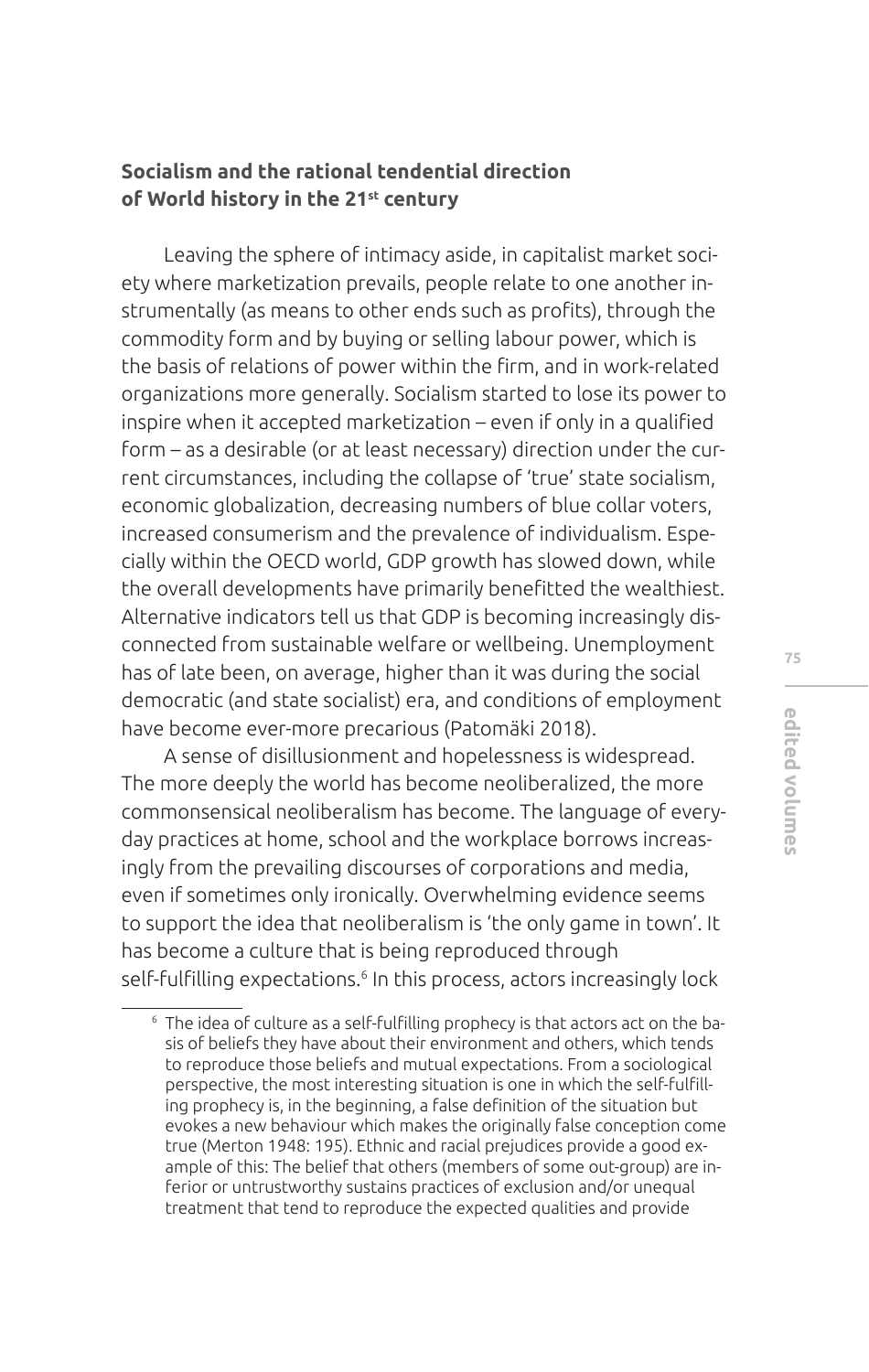themselves into particular epistemic positions, which may also become constitutive of their mode of being and agency. Over time, this process may lead to pathological learning to the extent that it involves a reduction in collective learning capacity – less openness to surprises and discoveries – and a narrowing of power and hardening of the will (as briefy explained above).

In the course of this self-reinforcing process, various layers of illusion, such as narcissism of the collective memory (actors only see themselves and their own unique success or suffering in the mirror of history) and a Manichean dualism of good and evil (neoliberalism defines what is good and deviations from it are seen as approaching evil to a more or lesser degree), also begin to play an increasingly important role. Two things happen simultaneously. For a hardened neoliberal will, the more there are recurring problems and apparent threats as well as diferences, resistance and conficts, the more there are reasons to impose one's will – vision of a free, efficient and just market society – even against resistance. For the discontent masses, there remains the option of populist identity politics. Instead of hope, action is motivated by hatred of 'X', which is allegedly responsible for the current problems. 'X' denotes an abstract social position that can be flled in in principle with anything (X could also be seen as an empty signifier). Whereas the basic populist antagonism faces off the 'people' and the 'elite', in contemporary 'developed' world contexts the guilty others and associated groups usually also include refugees, immigrants, Islamists, Greens and leftists, political and cultural elites, and the 'mainstream' media.

A sense of hopelessness should start to disappear once powerful reinterpretations of contemporary conditions demonstrate that alternatives do, in fact, exist. Syriza and Podemos have sought inspiration from left-wing populism in theory (Laclau) and in

evidence for the original belief. Similarly, many neoliberal practices and institutional arrangements are based on neoclassical economics, theories of rational and public choice, and related theories of organizations (e.g. New Public Management) that impose an economistic logic upon a variety social situations strongly encouraging (if not enforcing) behaviour in line with the atomistic and amoral logic of *homo economicus* that informs those theories in the first place. For discussions about the performative role of economics, see MacKenzie et.al. (2007).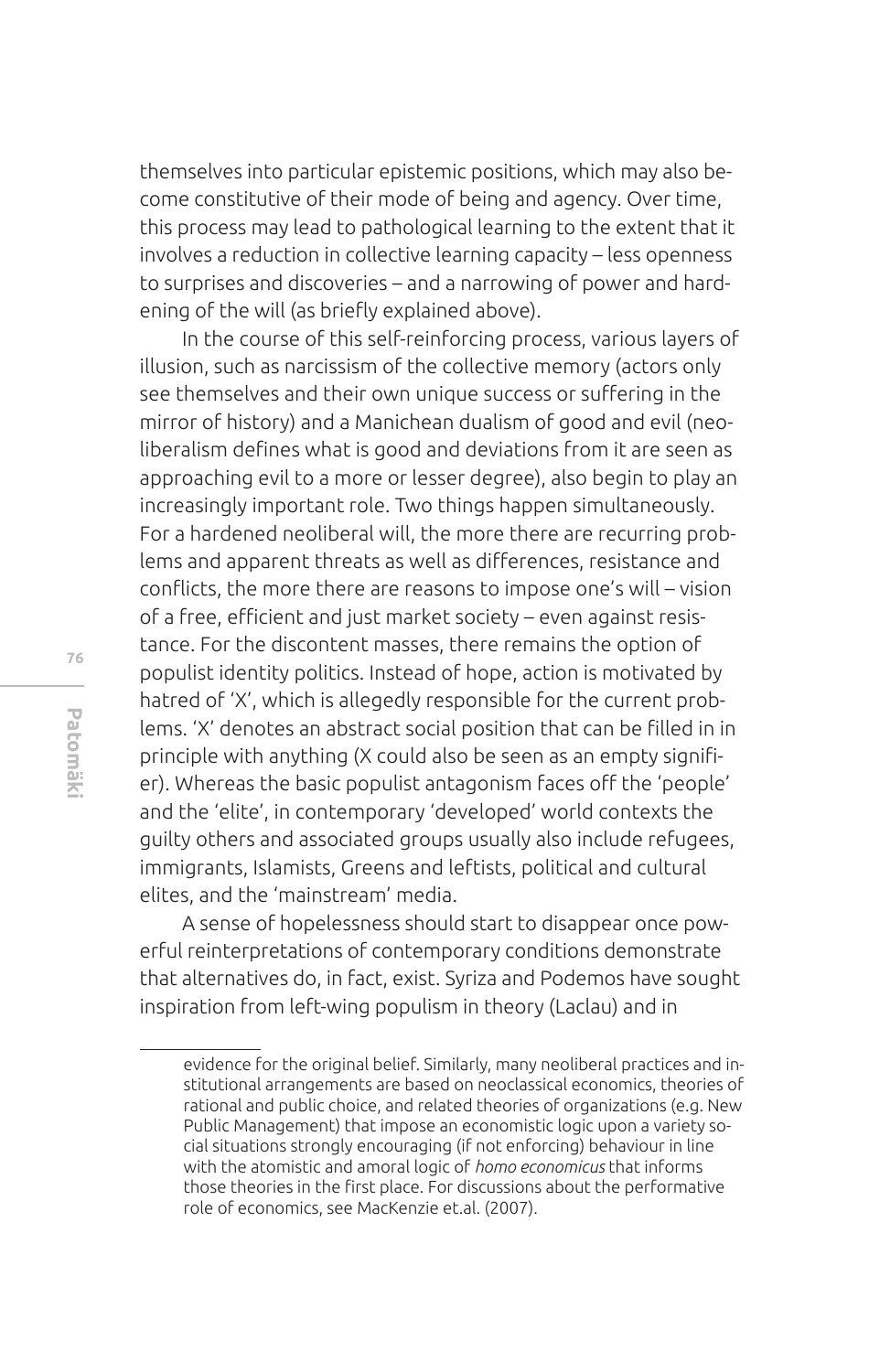practice (in Latin America). A number of leftist intellectuals have invoked Polanyi not only to explain what is happening but also to give reasons for being hopeful about a diferent future. The idea is that from Polanyi we know that society is bound to protect itself against the market; and it seems certain that one change will be followed by a diferent one. But this is very abstract. Expressed as a conviction in inevitable historical development or in mechanical metaphors such as the pendulum, the 'double movement' interpretation of the current conjuncture can all too easily be criticized as a mere dream or desire. The vision of MMT is more concrete, which is probably the reason for its gaining popularity among leftist politicians. It can be read as a concrete utopian exercise, aiming at pinpointing a real, but non-actualized, possibility inherent in modern capitalist states, thus inspiring grounded hope to inform emancipatory praxis (cf. Bhaskar 2010: 84). But it also has a utopian side: the power of the central bank to create money emerges almost as a kind of *deus ex machina* making national social democracy possible again. Paradoxically for a socialist vision, however, the good is equated with more money in a capitalist market society, even though this money is intended, frst and foremost, for public spending.

If socialism is to regain its power to inspire, its fundamental principles and conceptions must be rearticulated in relation to the conditions of 21st century world politics and economy. Axel Honneth's *The Idea of Socialism* (2017) is a step in this direction. The concept of social freedom entails that individual freedoms can be made to coincide with the requirement of coexistence in solidarity. The idea is to free the human subjects as bearers of progress from dependencies and mere external negative determinations, and to enable them to reason freely and together on the subject of their aims in an autonomous manner. The question of how to best realize social freedom in various spheres of social life, including – and especially – the 'economic', can be based on experimentation with diferent combinations of institutional arrangements and mechanisms.

While we must fundamentally exclude any certainty about the fnal state of the process, 'we must welcome all proposals that are somehow committed to freeing producers from constraints and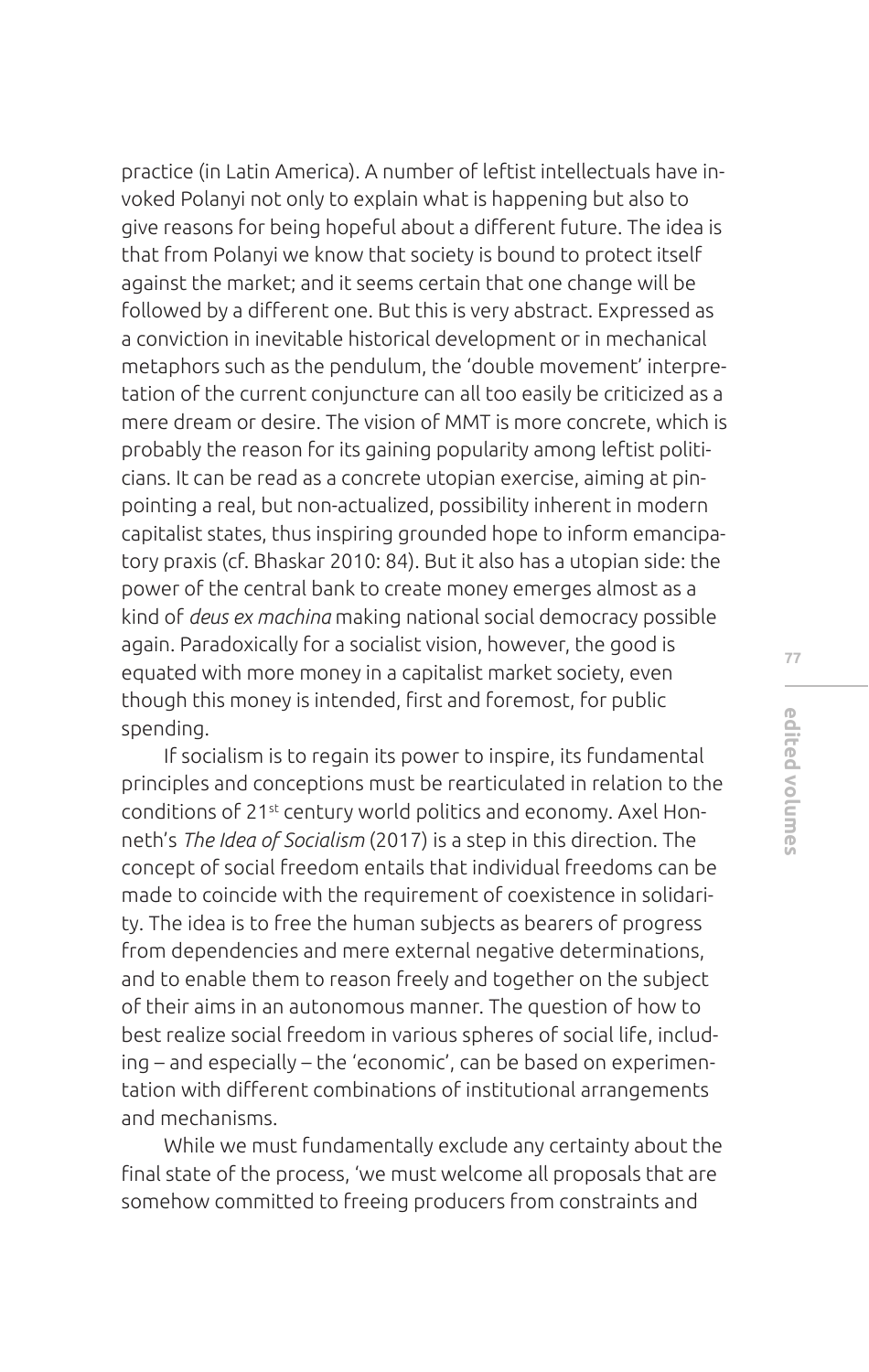dependencies, thus enabling them to view themselves as free contributors to the task of equally satisfying the needs of all members of society, a task that can only be fulflled in reciprocity' (Honneth 2017, 69). However, in a functionally diferentiated society, social freedoms do not concern only the historically separated field of the 'economy', but, just as importantly, also social freedoms both in the intimate sphere and in the processes of democratic will formation in the wider community. Political community can no longer be merely associated with the nation-state:

The socialist doctrine must therefore progress along with this tendency toward international interdependence by no longer respecting national borders in its experimental search for possibilities of expanding social freedom. And because, as we have seen, the initiative for such experimental explorations must somehow come from the democratic public sphere, this initiative would soon need to be transnationalized in order to be able to stand up to opposing international forces. (Honneth 2017, 100)

The key point is that any 'initiative would soon need to be transnationalized in order to be able to stand up to opposing international forces'. The wider context of situational experimentation with various possibilities of social organization concerns world politics and the governance of world economy . This wider context must be made conducive to experimentation and itself be democratized.<sup>7</sup> As already argued, in practice it is difficult to make even a moderate and cautious turn towards a more social-democratic direction – not to mention more ambitious experimental goals – unless there is a broader transnational, European or worldwide movement behind it. There is no automatic or mechanical 'double movement'; instead, world history depends on agency, and this on a

<sup>7</sup> Honneth notes that, given the prevailing consciousness and political economy dynamics, the progressive democratic socialist project is torn between avant-gardism (cosmopolitanism, disregarding many of the prevailing sentiments and identities) and populism (nationalism and various antagonisms, disregarding the real world-historical conditions of increasing social freedoms). He concludes that the democratic and socialist project must be organized on a global scale, but 'socialism must take local action where-ever possibilities for collective action are clearly visible' (ibid.: 103).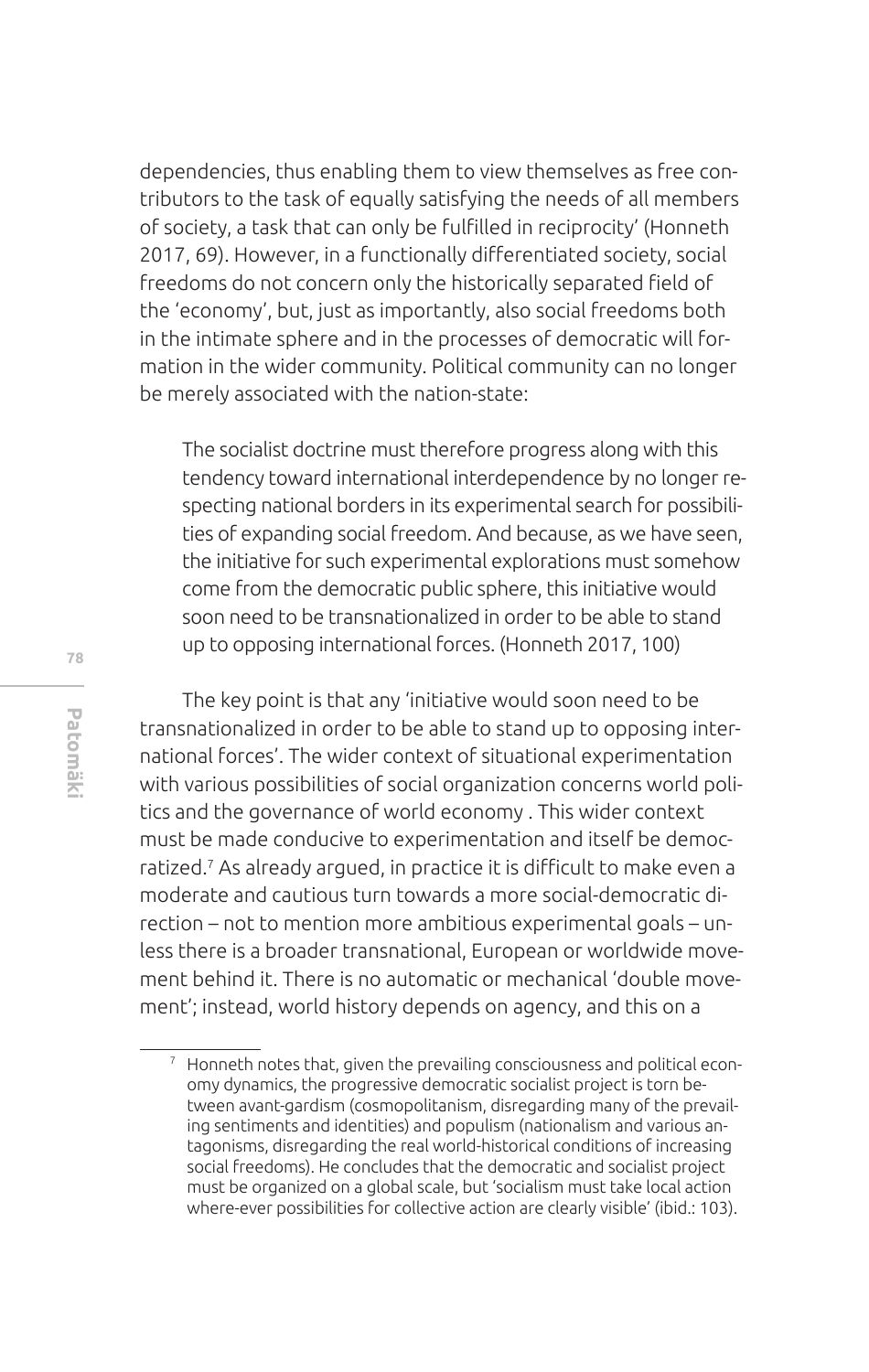global (as opposed to local) scale. The discrepancy between territorial states and global capital is an obstacle that can be best overcome by globalizing democratic-socialist politics. And while, for example, MMT theorists are right in criticizing the orthodox economic theory and prevailing ideas about budgetary constraints, they tend to exaggerate the possibilities inherent in the national money-issuing powers of the central bank and downplay potentials for organizing similar powers on a European or global scale.

There is nothing inevitable in world history: it is both open-ended and dependent on agency. In a given situation, understood in terms of wide historical processes, there can nonetheless be a rational tendential direction: rational because there are good reasons for it, and tendential because some real forces have a capacity to take world history in that particular direction. Three elements of rationality constitute the tendential directionality of world history. The frst is truth, involving criticism of falsehoods and attitudes that sustain falsehoods. The second concerns overcoming contradictions through collective action and common institutions, such as those identified by Keynes at the level of the world economy as a whole. Contradictions can be overcome by building adequate common institutions such as clearing unions or tax systems, but the emergent question – *Exactly what institutions would be most adequate?* – involves ethical and political considerations. Thus, the third element of rationality involves normative universalizability and our capacity to resolve social conficts. The idea of social freedom belongs here, for the idea is that real freedom must be universalizable: everyone has equal concrete possibilities for realizing their aims and each person is, ideally, concerned with the self-realization of others for non-instrumental reasons.

Ethical and political learning concerns reasoning about social rules and principles. The more adequate the cognitive scheme of reasoning is for human cooperation and for resolving conficts, the better it is. Normatively, a key consideration is the degree of generalizability – indicating acceptability and stability of judgements in diferentiated and complex multi-actor contexts – and the related capacity for abstract role-taking. The self learns to assume the role and perspective of others. Higher-stage reasoning is more diferentiated (implying a more nuanced understanding of social realities)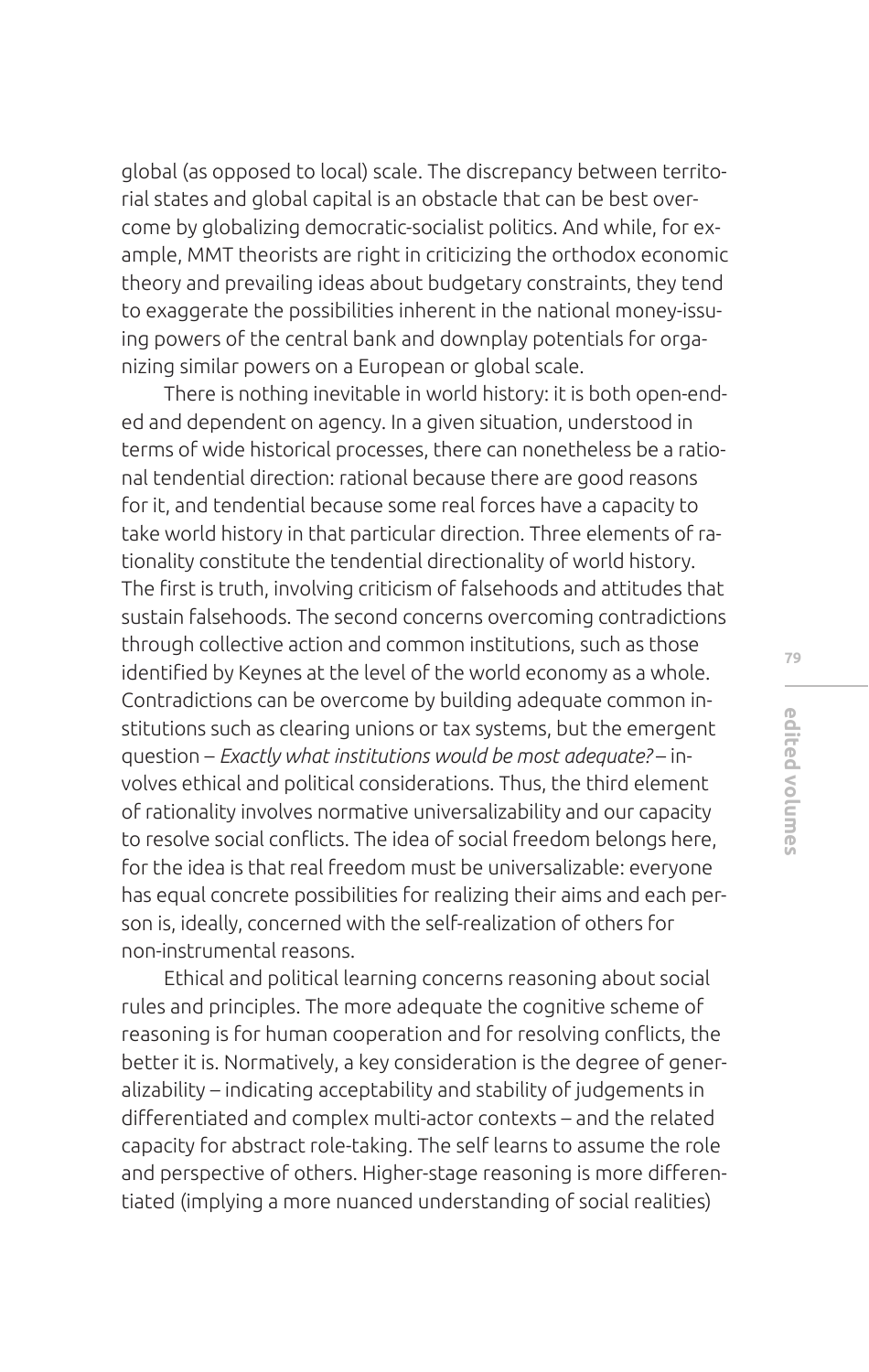and more integrated (implying symmetry and consistence) than that of prior stages.8

Cosmopolitan democratic socialism is thus reliant on processes of moral learning, and social contexts can be made be more favourable to such learning. However, these remain fairly abstract notions. To inspire hope, transformative praxis has to be processual, developmental and directional, involving political programs specifying aims and concrete utopias. Its organizational forms must be compatible with these requirements; its means and ends must be consistent.

### **Conclusions**

The basic thrust of the argument outlined in his chapter suggests (in terms of *pathos*) a political narrative. Far from being exhausted as a project, a grand task awaits the Left. Social freedom can be increased. Obstacles can be removed. Existing global political economy contradictions and global problems can be resolved by means of rational collective actions and by building more adequate common institutions. A learning process towards qualitatively higher levels of refexivity can help develop regional and global transformative agency. Thus, collective actions are likely to involve new forms of political agency such as global political parties (Patomäki 2011; 2019a). The Left must be bold and declare that there is a rational tendential direction of world history toward something akin to democratic global Keynesianism that, in turn, will enable processes of decommodification and new syntheses concerning the market/social nexus, in the spirit of social experimentation.

While it is true that the prevailing sentiments and identities and political economy dynamics support populist framings and

<sup>8</sup> Here I am most indebted to Lawrence Kohlberg (1981), see especially Chapters "From Is to Ought: How to Commit the Naturalistic Fallacy and Get Away with It in the Study of Moral Development" and "The Claim to Moral Adequacy of a Highest Stage of Moral Judgment". Kohlberg died in 1987, but subsequent research has largely confrmed, method-independently, the existence of a common scheme of development of moral reasoning and judgement, and related social perspective-taking, across a variety of cultural and politico-economic contexts.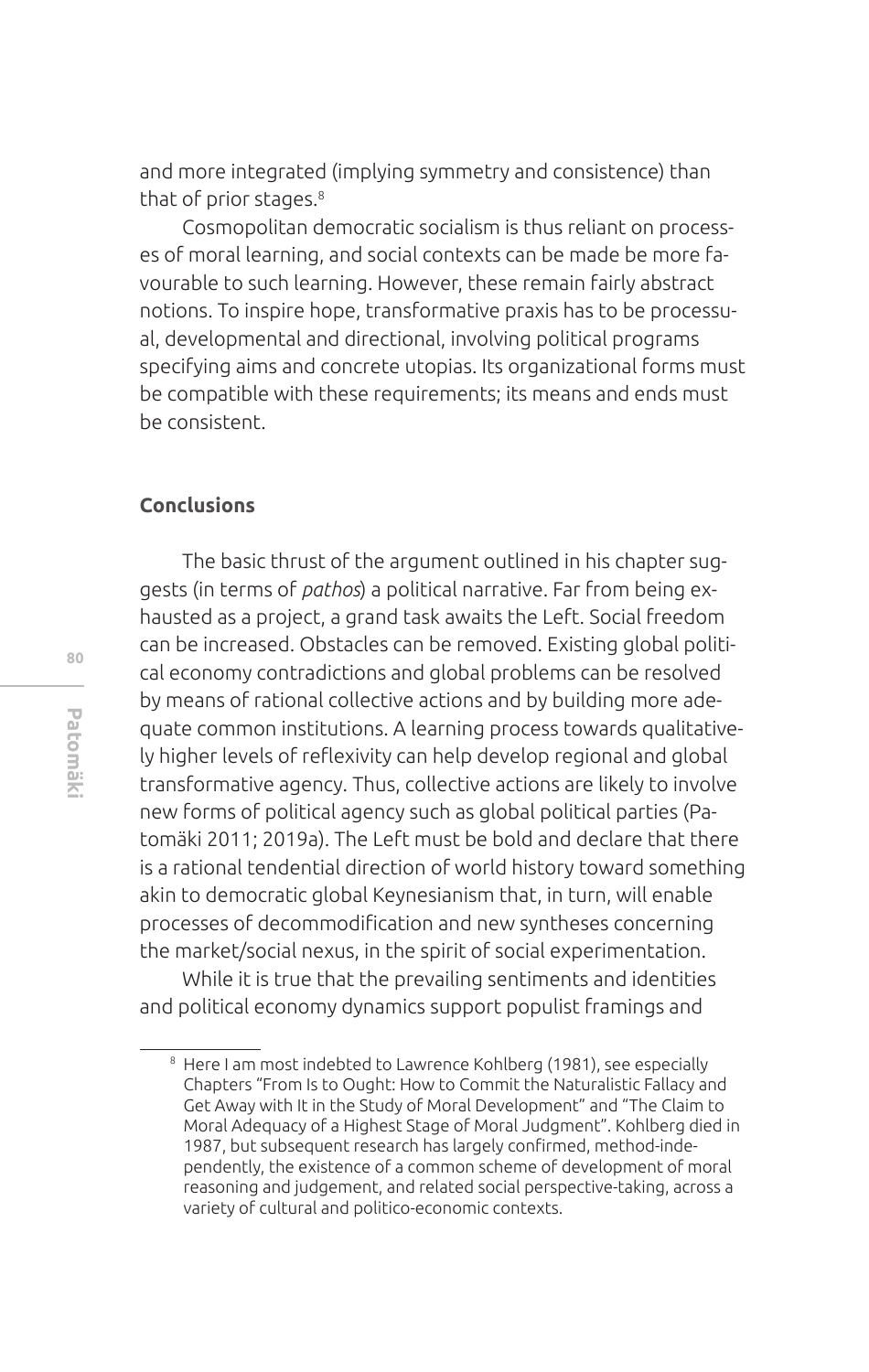antagonistic identity politics, it is also noteworthy that right-wing nationalist populism usually fails to attract younger generations, even when they lack hope and belief in the possibility of a better future. This indicates that there is room for further ethical and political learning. The idea of transformative global agency must make a wide rational appeal across diferent social classes: 'this is what is reasonable for us to do!'. In addition to the perceptions of shared risks on our small planet, and the acute sense of injustices and asymmetries of power, what is important is that there is also a positive – rational and tendential – direction. This is a left-wing vision that can inspire optimism and ambition about our future possibilities. To truly inspire hope, this vision must involve political programs specifying aims and concrete utopias (with both being subjected to critical debate). A series of feasible and compatible political economy reforms can be put together and forged into a strategy of democratic global Keynesian transformations. Some steps forward can also be achieved at the regional level, such as within the EU, and in specific functional areas.

It would be a mistake to conclude that, because developments are not smooth and linear, and because many developments seem regressive or chaotic, there is no rational tendential direction to world history. The main idea is that accumulation of relatively small ('quantitative') changes in specific areas can lead to ruptures and sudden transformations ('qualitative changes') in others, as issues and processes are linked. After reaching a critical point, changes favouring a particular direction can become mutually (self-)reinforcing, and this should also be their deliberate purpose. As a result one world-historical developmental path will come to be replaced by another. This will be the end of neoliberalism and its increasingly regressive and dangerous aftermath, and the beginning of something better, something that can *both* facilitate new emancipatory experiments pertaining to social freedom across a variety of social contexts *and* make out planetary future more sustainable.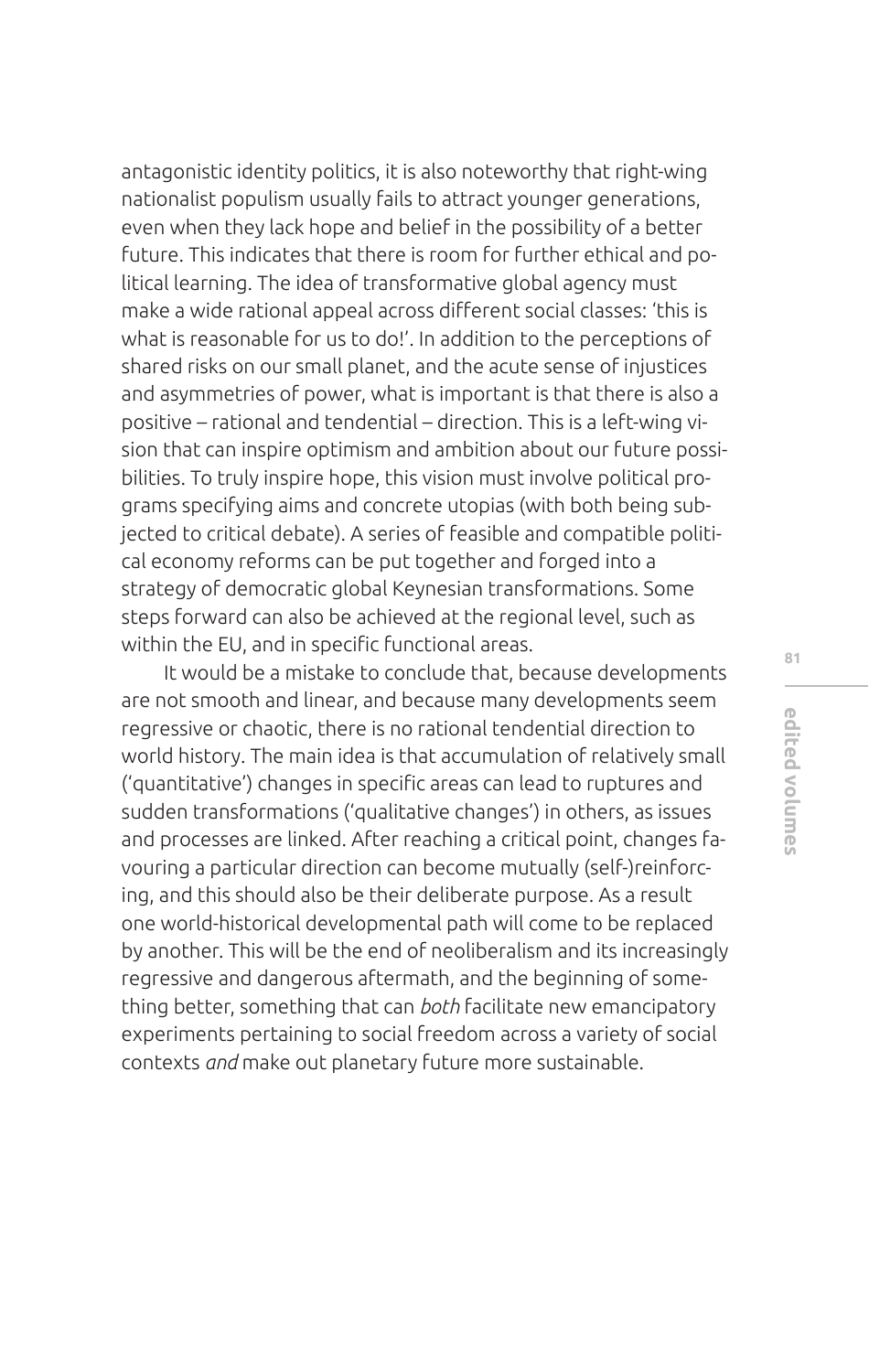### **References**

Aristotle. 1991. *The Art of Rhetoric*. Trans. H.C. Lawson-Tancred, Penguin Books. Badcock, James. 2015. "Podemos struggles to rebuff Venezuela link. Podemos

publishes full accounts as it tries to shake off links between its leaders and revolutionary Latin American regimes". *The Daily Telegraph* 2 Mar 2015, available at https://www.telegraph.co.uk/news/ worldnews/europe/ spain/11444876/Podemos-struggles-to-rebuff-Venezuela-link.html.

Bhaskar, Roy. 2010. *Plato Etc. Problems of Philosophy and their Resolution*. With a new introduction by M. Hartwig. Routledge (originally published in 1994).

Burdekin, Richard C.K., and Paul Burkett (eds.). 1996. *Distributional Conflict and Inflation. Theoretical and Historical Perspectives*. MacMillan.

Clark, Barry. 2016. *The Evolution of Economic Systems: Varieties of Capitalism in the Global Economy*. Oxford University Press.

Cox, Robert W. 1996. *Approaches to World Order*. Cambridge University Press. Crouch, Colin. 2004. *Post-Democracy*. Polity Press.

Deutsch, Karl. 1963. *The Nerves of Government. Models of Political Communication and Control*. The Free Press.

Galbraith, James K. 2016. *Welcome to the Poisoned Chalice: The Destruction of Greece and the Future of Europe*. Yale University Press.

Habermas, Jürgen. 1987. *The Philosophical Discourse of Modernity: Twelve Lectures*. Trans. Frederick Lawrence. MIT Press.

Hall, Peter A., and David Soskice (ed.). 2001. *Varieties of Capitalism: The Institutional Foundations of Comparative Advantage*. Oxford University Press.

Hancox, Dan. 2015. "Why Ernesto Laclau is the intellectual figurehead for Syriza and Podemos". *The Guardian* 9 Feb 2015, available at https://www. theguardian.com/commentisfree/ 2015/feb/09/ernesto-laclau-intellectual-figurehead-syriza-podemos.

Hayek, Friedrich A. 1944. *The Road to Serfdom*. University of Chicago Press.

Honneth, Axel. 2017. *The Idea of Socialism. Towards a Renewal*. Trans. by J.Ganahl. Polity Press.

Inglehart, Ronald. 1977. *The Silent Revolution: Changing Values and Political Styles among Western Publics*. Princeton University Press.

Inglehart, Ronald. 2018. *Cultural Evolution. People's Motivations Are Changing, and Reshaping the World*. Cambridge University Press.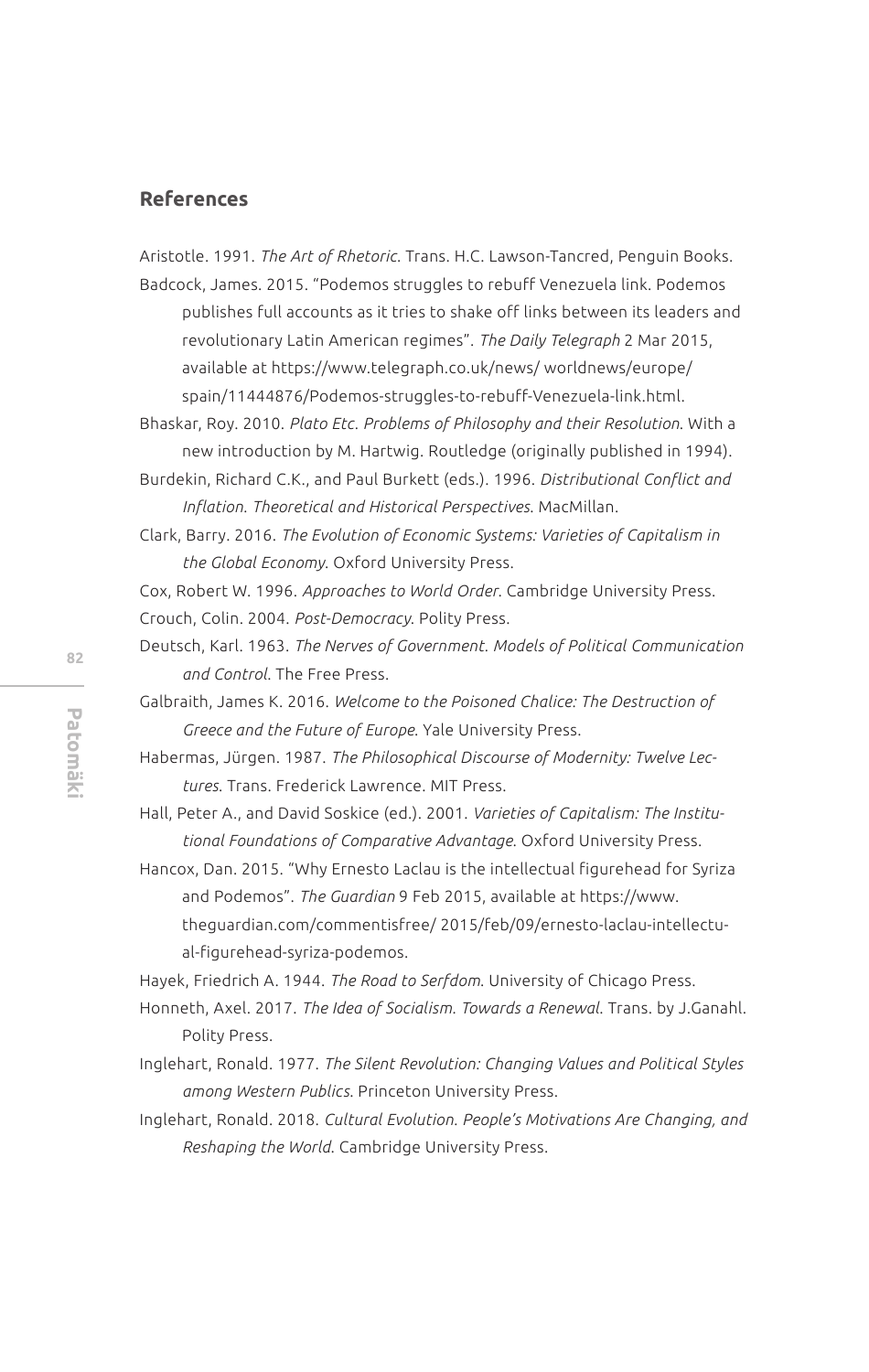Keynes, John Maynard. 1969. "Proposals for an International Currency (or Clearing) Union", the fourth draft given to Ministers on February 11, 1942. In: J. Keith Horsefield (ed.). 1969. *The International Monetary Fund 1945-1965: Twenty Years of International Monetary Cooperation. Volume III: Documents*. Washington DC: International Monetary Fund, 9–18.

Laclau, Ernesto. 2005. *On Populist Reason*. Verso.

Laclau, Ernesto, and Roy Bhaskar. 1998. "Discourse theory vs. Critical Realism". *Alethia* 1(2), 9-14.

- Lawson, Tony. 2018. "Debt as money". *Cambridge Journal of Economics* 42 (2), 1165–1181.
- Lawson, Tony. 2019. *The Nature of Social Reality. Issues in Social Ontology*. Routledge.
- Leonard, Mark. 2017. "Will the liberal order survive? If so, which version?" Project Syndicate, Posted on Euronews.com, February 28, available at www.euronews.com/2017/02/28/view-will-the-liberal-order-survive-if-so-which-version.
- MacIntyre, Alasdair. 2007. *After Virtue. A Study in Moral Theory*. 3rd edition. Bristol Classical Press (Bloomsbury Academic).
- MacKenzie, Donald, Fabian Muniesa, and Lucia Siu. 2007. *Do Economists Make Markets? On the Performativity of Economics*. Princeton University Press.
- Marcuzzo, Maria Cristina. 2017. "The 'Cambridge' critique of the quantity theory of money: A note on how quantitative easing vindicates it." *Journal of Post Keynesian Economics* 40 (2), 260-271.
- Markwell, Donald. 2006. *John Maynard Keynes and International Relations. Economic Paths to Peace*. Oxford, Oxford University Press.
- Merton, Robert K. 1948. "The self-fulfilling prophecy". *The Antioch Review* 8 (2), 193-210.
- Mitchell, Bill, and Thomas Fazi. 2017. *Reclaiming the State: A Progressive Vision of Sovereignty for a Post-Neoliberal World*. Pluto.
- Patomäki, Heikki. 2000. "Beyond Nordic Nostalgia: Envisaging a Social/Democratic System of Global Governance." *Cooperation and Conflict* 35 (2), 115-154.
- Patomäki, Heikki. 2003. "Explaining the rise and decline of the Swedish model". A book review essay on M.J.Ryner: "Capitalist Restructuring, Globalisation and the Third Way. Lessons from the Swedish Model". *Cooperation and Conflict* 38 (2), 175-78.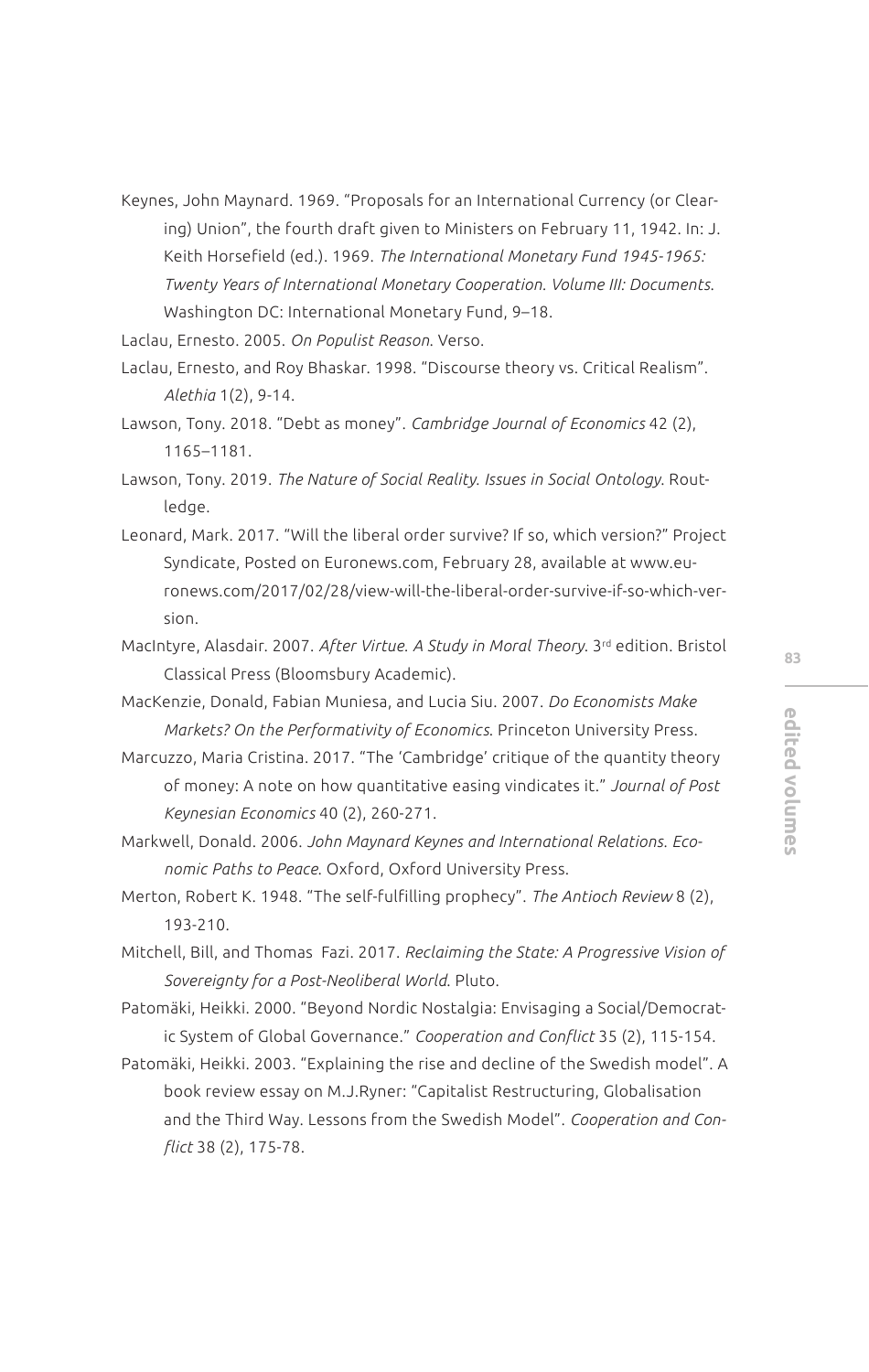- Patomäki, Heikki. 2007. *Uusliberalismi Suomessa. Lyhyt historia ja tulevaisuuden vaihtoehdot*. [Neoliberalism in Finland. A Brief History and Future Alternatives]. WSOY.
- Patomäki, Heikki. 2008. *The Political Economy of Global Security. War, Future Crises and Changes in Global Governance*. Routledge.
- Patomäki, Heikki. 2011. "Towards Global Political Parties." *Ethics & Global Politics* 4 (2), 81-102. Available at http://www.ethicsandglobalpolitics.net/index. php/egp/article/view/7334.
- Patomäki, Heikki. 2014. "On the dialectics of global governance in the 21st century: A Polanyian double movement?" *Globalizations* 11 (5), 751–768.
- Patomäki, Heikki. 2018. *Disintegrative Tendencies in Global Political Economy: Exits and Conflicts*. Routledge.
- Patomäki, Heikki. 2019a. "A world political party: the time has come." GTI essay, February 2019, available at https://www.greattransition.org/ publication/ world-political-party. Republished by OpenDemocracy at https://www. opendemocracy.net/en/can-europe-make-it/time-for-world-political-partyhas-come/ in March 2019.
- Patomäki, Heikki. 2019b. "Reflexivity of Anticipations in Economics and Political Economy". In R.Poli (ed.) *Handbook of Anticipation. Theoretical and Applied Aspects of the Use of Future in Decision Making*, Springer, 555-580.
- Patomäki, Heikki. 2020. "Modern Monetary Theory Populist Rhetoric Or A Credible Alternative?", *Brave New Europe* blog, 1.1.2020, available at https:// braveneweurope.com/heikki-patomaki-modern-monetary-theory-populist-rhetoric-or-a-credible-alternative.

Pettifor, Ann. 2017. "Brexit and its consequences." *Globalizations* 14 (1), 127-132. Polanyi, Karl. 1957. *The Great Transformation. The Political and Economic Origins* 

*of Our Time*. Beacon Press (orig. published 1944).

- Reyes Tagle, Yovana, and Katarina Sehm-Patomäki. 2007. "The rise and development of the global debt movement. A North-South dialogue." Civil Society and Social Movements Programme Paper Number 28, January 2007, Geneva: UNRISD, available at http://www.unrisd.org/ 80256B3C005BCCF9/ (httpAuxPages)/2A35FE558DCA39A0C12572C9002F6D79/\$file/Reyes.pdf
- Ricoeur, Paul. 1984. *Time and Narrative, vol. 1*. Trans. K.McLaughlin and D.Pellauer. The University of Chicago Press.

Robinson, Joan. 1980. *Further Contributions to Modern Economics*. Basil Blackwell.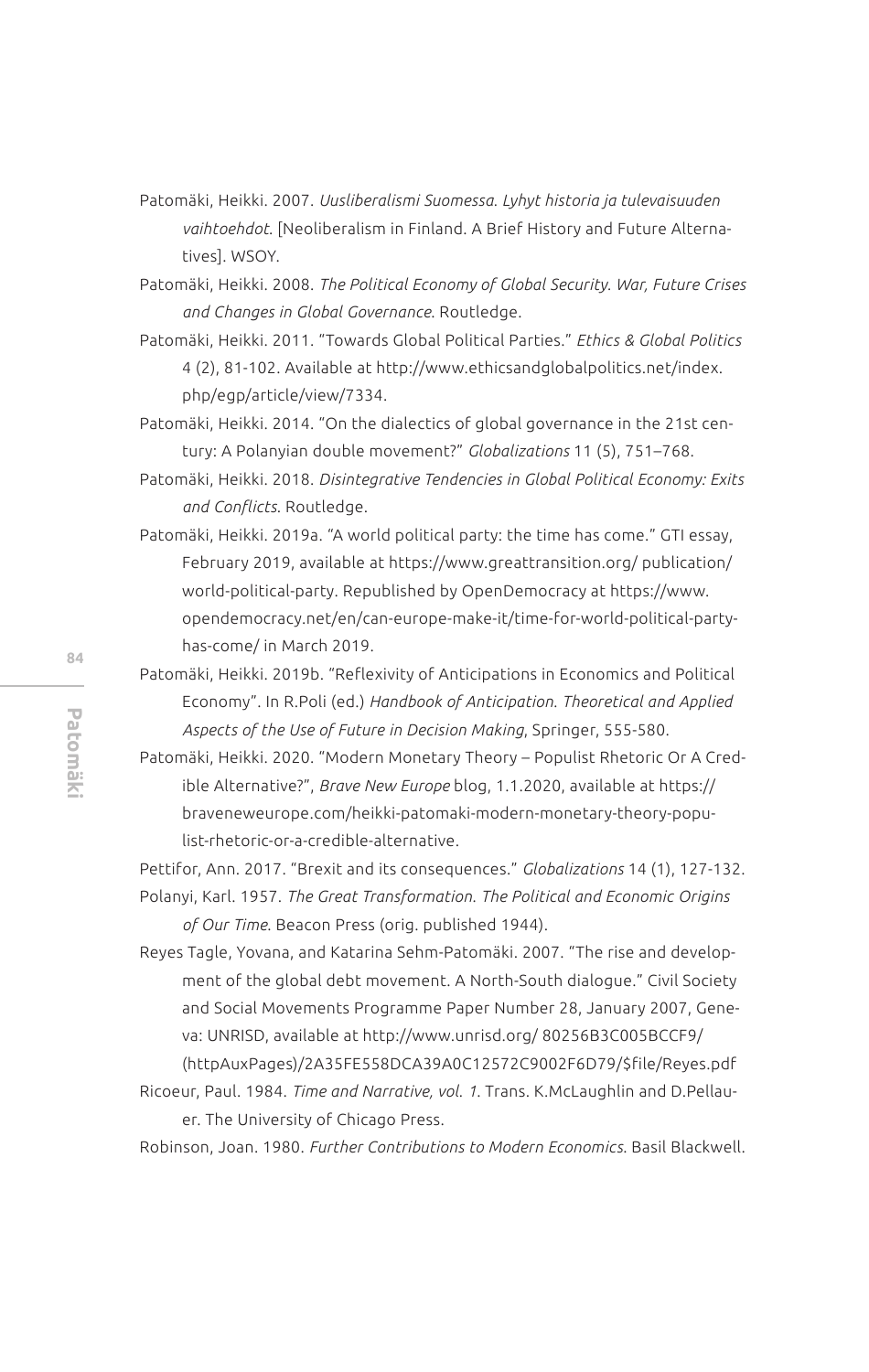- Rodrik, Dani. 2011. *The Globalization Paradox. Democracy and the Future of the World Economy*. Oxford University Press.
- Ryner, Magnus. 2002. *Capitalist Restructuring, Globalisation and the Third Way. Lessons from the Swedish Model*. Routledge.
- Shaikh, Anwar. 2016. *Capitalism: Competition, Conflict, Crisis*. Oxford University Press.
- Varoufakis, Yanis. 2017. *Adults In The Room: My Battle with Europe's Deep Establishment*. The Bodley Head.
- Wray, L. Randall. 2012. *Modern Money Theory. A Primer on Macroeconomics for Sovereign Monetary Systems*. Palgrave MacMillan.